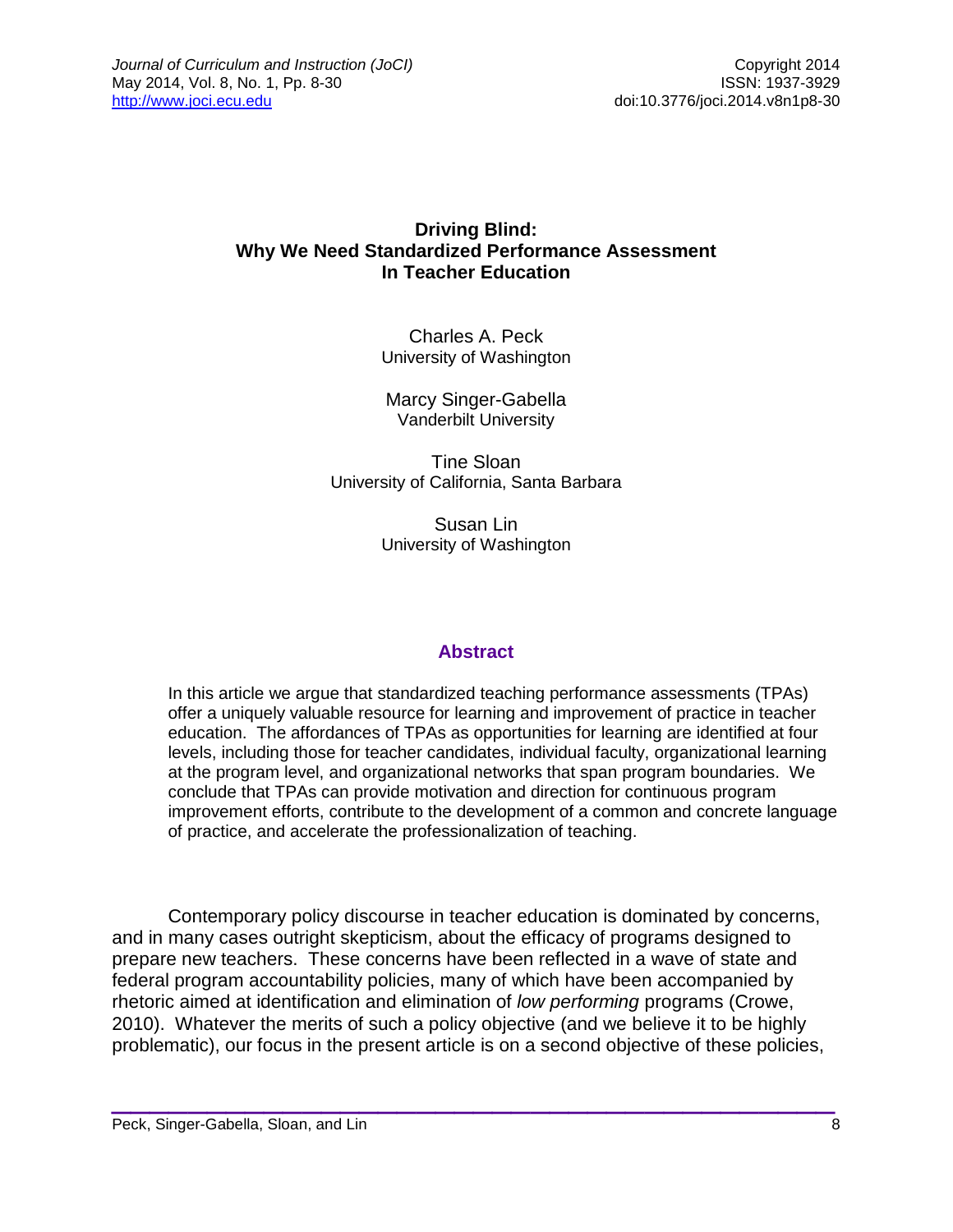which has to do with the ways in which program outcome data might afford opportunities for learning and program improvement.

The idea of building strong feedback systems that allow teacher preparation programs to systematically use program outcome data to improve their effectiveness is hardly a breathtaking theory of action. Nevertheless, in one review of the status of research and reform in the field of teacher education, Humphrey et al. (2000) concluded:

The evaluative frame of mind has not yet penetrated teacher education. On the basis of available research, we can describe what has been undertaken in the name of reforming teacher preparation during the past 15 years. However, it is nearly impossible to describe or summarize whether the undertakings have been effective. (p. 30)

While external pressures for evidence-based program improvement in teacher education have increased considerably since the time of this review (cf. new CAEP Standards, 2013), the field remains highly dependent on locally designed measures for evaluating candidate learning and program outcomes that are of unknown reliability and validity and of very limited value in making decisions about program change (Feuer, Floden, Chudowsky, & Ahn, 2013). One interpretation of this state of affairs is that programs of teacher education are essentially *driving blind*, operating without trustworthy measures of program outcomes to guide efforts at improvement of practice.

In this article, we address this problem by making an argument for the unique affordances of one specific type of program outcome measure as a tool for improvement of teacher education: standardized performance assessments of teaching. In doing so, we do not intend to imply that other types of outcome measures (e.g., graduate and employer satisfaction surveys, placement and retention studies, value-added measures of P-12 student achievement) cannot be used in sensible ways as tools for evaluating program quality. On the contrary, we follow others in observing that no single measure is by itself an entirely adequate means of evaluating the effectiveness of individual teachers (Cantrell & Kane, 2013), much less the quality of a teacher preparation program (Feuer et al., 2013). Our claim, however, is that standardized teaching performance assessments (TPAs<sup>[1](#page-21-0)</sup>) are uniquely valuable with respect to the role that they can play in both motivating and guiding concrete actions aimed at program improvement (Darling-Hammond, 2010; Peck & McDonald, 2013).

### **Unique Contributions of Teacher Performance Assessments**

Several distinguishing features of TPAs are fundamental to their value as sources of concrete and actionable feedback to program faculty, academic leaders, and teacher candidates. Perhaps most important, TPAs are by design aimed at producing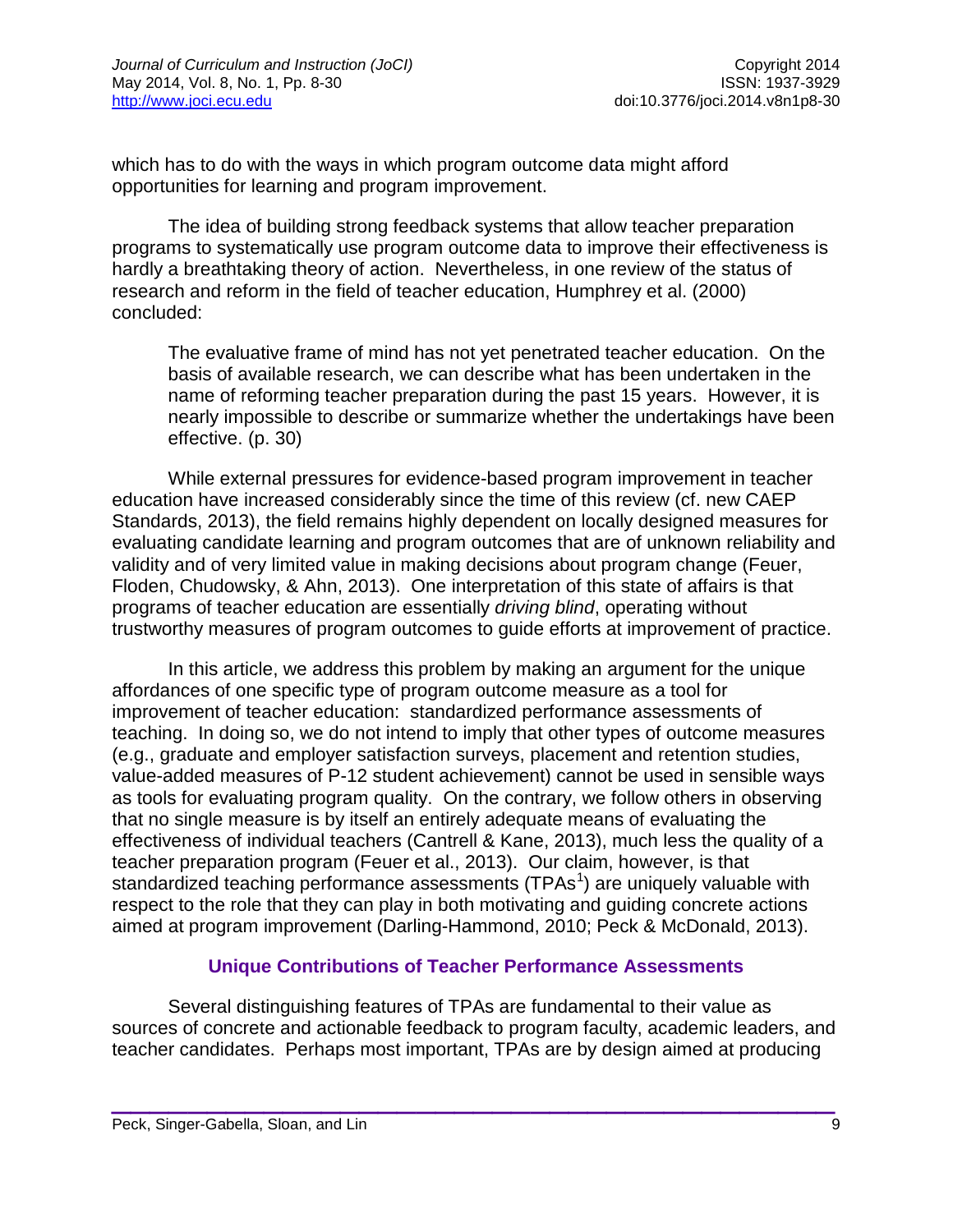rich and concrete descriptions of teacher performance in the contexts of practical activity (Darling-Hammond & Snyder, 2000). Records of performance produced in actual classroom teaching events, such as lesson plans, video clips of teaching, and samples of P-12 student work, provide concrete and richly contextualized documentation of teaching *practice* that may be directly related to the goals and processes of instruction within programs of teacher preparation. This may be contrasted with more abstract kinds of information yielded by other program evaluation measures, such as satisfaction surveys or value-added measures based on P-12 student achievement. Data from surveys or value-added measures may signal cause for concern in specific program areas – but these kinds of data provide relatively little guidance in identifying the sources of identified problems or strategies for improvement. TPAs also differ in important ways from direct observational measures of classroom interaction (e.g., Pianta & Hamre, 2009), insofar as TPAs attempt to provide more complete accounts of teaching practice, including artifacts of curriculum planning and assessment and evaluation processes, in addition to observational records of interactions between teachers and students. This means that TPAs afford a particularly rich descriptive context for interpreting some of the antecedents (e.g., planning skills) and outcomes (e.g., samples of student work) of instructional interactions between teachers and students.

The affordances of concrete and richly-contextualized information about program outcomes related to candidate teaching practice are particularly relevant to the motivational dynamics underlying program improvement. Evidence from multiple fields of professional practice suggests practitioners are more likely to use feedback when it is referenced to the specific activities for which they have responsibility and over which they have control (Popper & Lipshutz, 1998; Ryan & Deci, 2000; Saptya, Reimer, & Bickman, 2005). For example, while program survey data may indicate that graduates in their first year of teaching do not feel prepared to meet the needs of students with disabilities, this feedback is so general that faculty might reasonably attribute the problem to a wide variety of factors, including problems with methods coursework, problems with classroom management preparation, or problems with modeling of effective practice in field placements. In contrast, lesson plans and video evidence from a TPA might reveal that many candidates are selecting developmentally inappropriate texts and relying extensively on initiate-respond-evaluate questioning routines (Mehan, 1979), leading to the disengagement of students with less developed literacy skills. These kinds of richly contextualized performance data are readily connected to specific methods courses, and consequently are more likely to engage the attention and action of the individuals teaching those courses. Studies of TPA implementation suggest that these kinds of data do indeed arrest the attention of faculty and often lead to substantive program improvement actions (Peck, Gallucci, & Sloan, 2010; Peck & McDonald, 2013; Torgerson, Macy, Beare, & Tanner, 2009).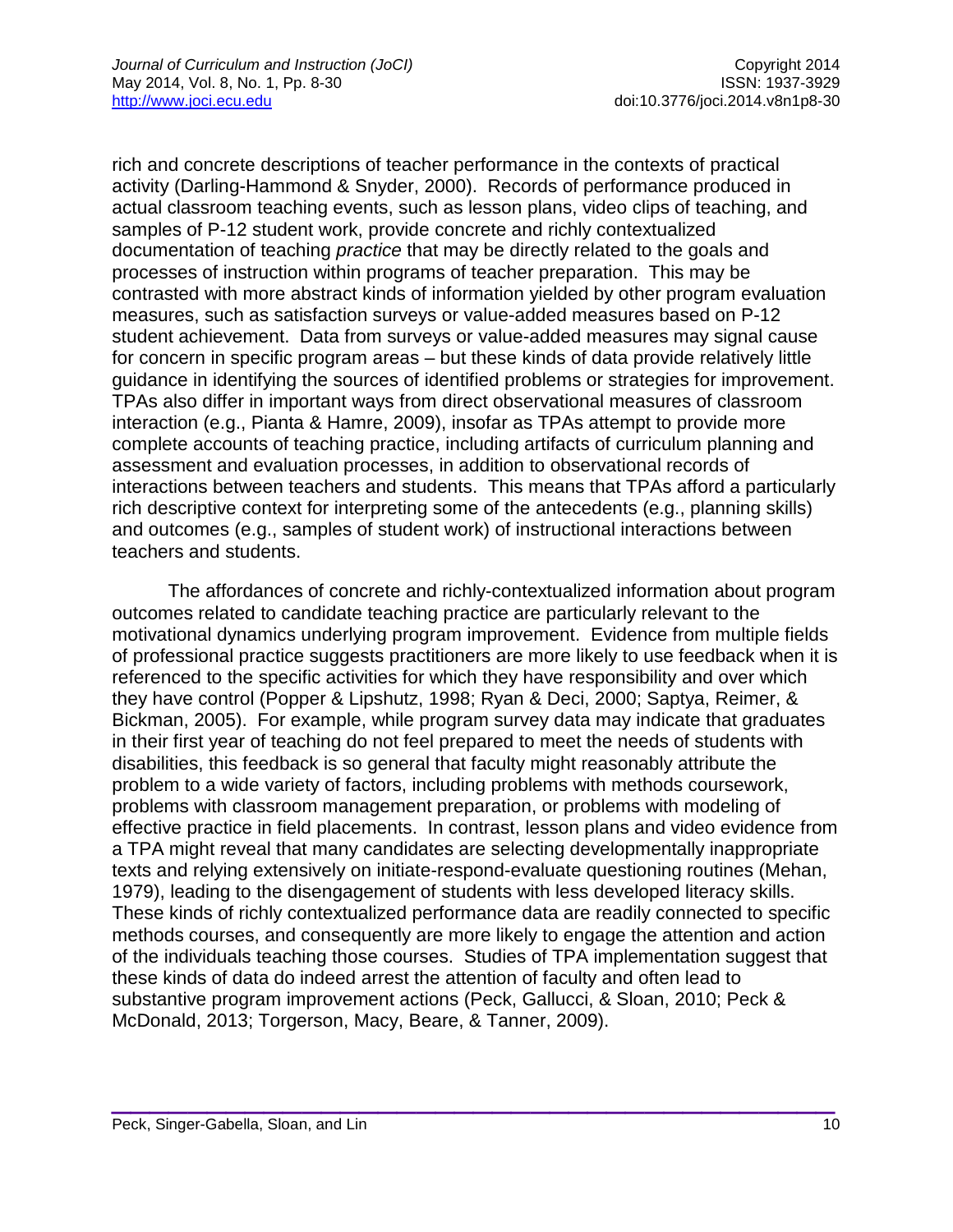The importance of concrete and contextualized representations of practice, such as those generated by TPAs, has also been documented in the context of P-12 teacher learning and collaboration work aimed at improvement of practice. For example, Horn and her colleagues (Horn, 2010; Horn & Little, 2010) have carried out a series of detailed examinations of individual and collective learning processes situated in P-12 teacher work groups. Findings from these studies underscore the importance of what Horn and her colleagues refer to as *representational adequacy* in establishing shared and concrete understanding of practice. Hall and Horn (2013) observe that this shared understanding is crucial to the negotiation of change

because conceptual change relies on inter-subjectivity of participants, representational adequacy becomes an important resource for this work...[O]nce representations are negotiated, they support the reification of new concepts and related practices… [R]eifications have the possibility of circulating into larger networks of practice*.* (p. 251)

A similar finding related to the function of candidate planning documents, video clips, and samples of P-12 student work as rich and concrete representations of teaching practice has been reported in the context of teacher educators' implementation of TPAs (Peck & McDonald, 2013). These reports suggest, specifically, that joint faculty experiences with training, scoring, and interpretation of candidate work samples facilitate the development of a common and concrete language of practice, which is essential to the negotiation of collective and coherent programmatic change (Peck et al., 2010).

In the following sections, we present several examples of what Pecheone and Chung (2006) have referred to as the *educative* affordances of TPAs, at four levels of practice. First, we describe the ways in which TPAs may afford teacher candidates useful opportunities for analysis and improvement of their own teaching practice (Chung, 2008; Chung & Whittaker, 2007). Second, we identify opportunities for learning that TPAs afford for teacher education program faculty and staff – course instructors, practicum supervisors/coaches, and cooperating teachers – at the level of individual practice. Third, we describe opportunities for collective or *organizational* learning and program-level change that have been reported in accounts of TPA implementation (Peck et al., 2010). Fourth, we illustrate some of the affordances for cross-program and cross-institutional learning that emerge when common TPAs are used across programmatic contexts (Stillman et al., 2013).

Figure 1 depicts the ways in which we conceptualize these opportunities for learning and improvement of practice to be nested in one another. For example, we suggest that evidence of teacher candidate learning documented through a TPA constitutes a context for faculty learning and improvement of practice. Similarly,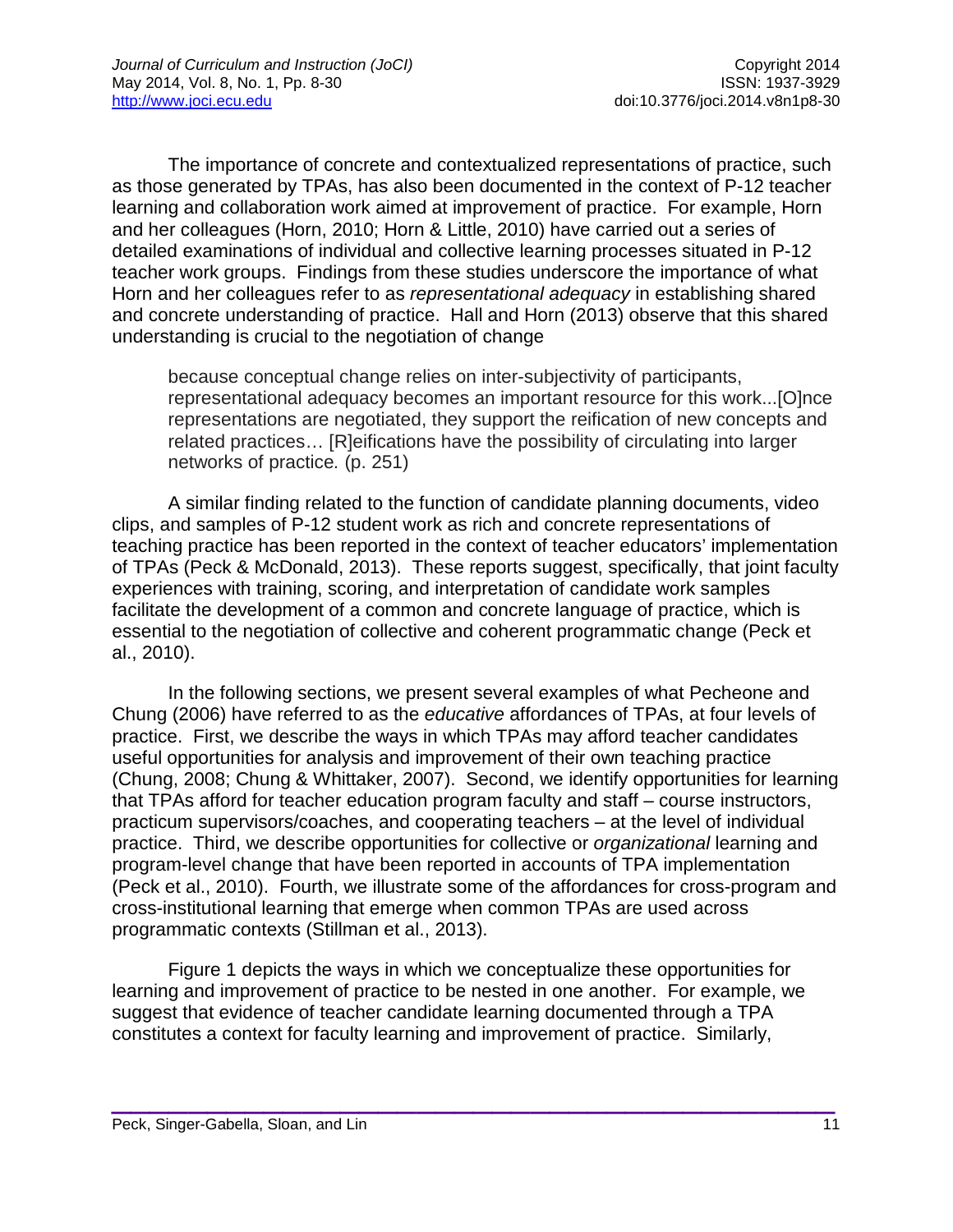individual faculty learning functions as a context which affords faculty opportunities to learn from one another and to negotiate program change.



*Figure 1.* Nested opportunities for learning and improvement of practice afforded through teaching performance assessments.

We conclude by offering some comments regarding the potential of a national teacher performance assessment initiative for building a common and concrete language of practice and argue for the importance of establishing such a language for the professionalization of teaching.

### **TPAs and In-service and Pre-service Teacher Learning**

Studies from several fields of professional education have found that both novice and experienced professionals can learn from participating in performance assessments. For example, in the field of medical education, professional performance assessment tools such as the Virtual Patient Simulation (VPS) and the Objective Structured Clinical Examination (OSCE) have been used to evaluate the clinical competence of novice physicians. In one study on the VPS, the medical students participating in a focus group reported that knowledge from a simulated patient exam was more easily retained than knowledge from textbooks (Botezatu, Halt, & Furs, 2010). In a related study with third year medical students, the OSCE was initially used as a study tool and then as a hands-on assessment of clinical competence (Brazeau, Boyd, & Crosson, 2002). Students reported that the specific and direct feedback they received through the performance assessment process improved their understanding of their strengths and weaknesses in clinical encounters.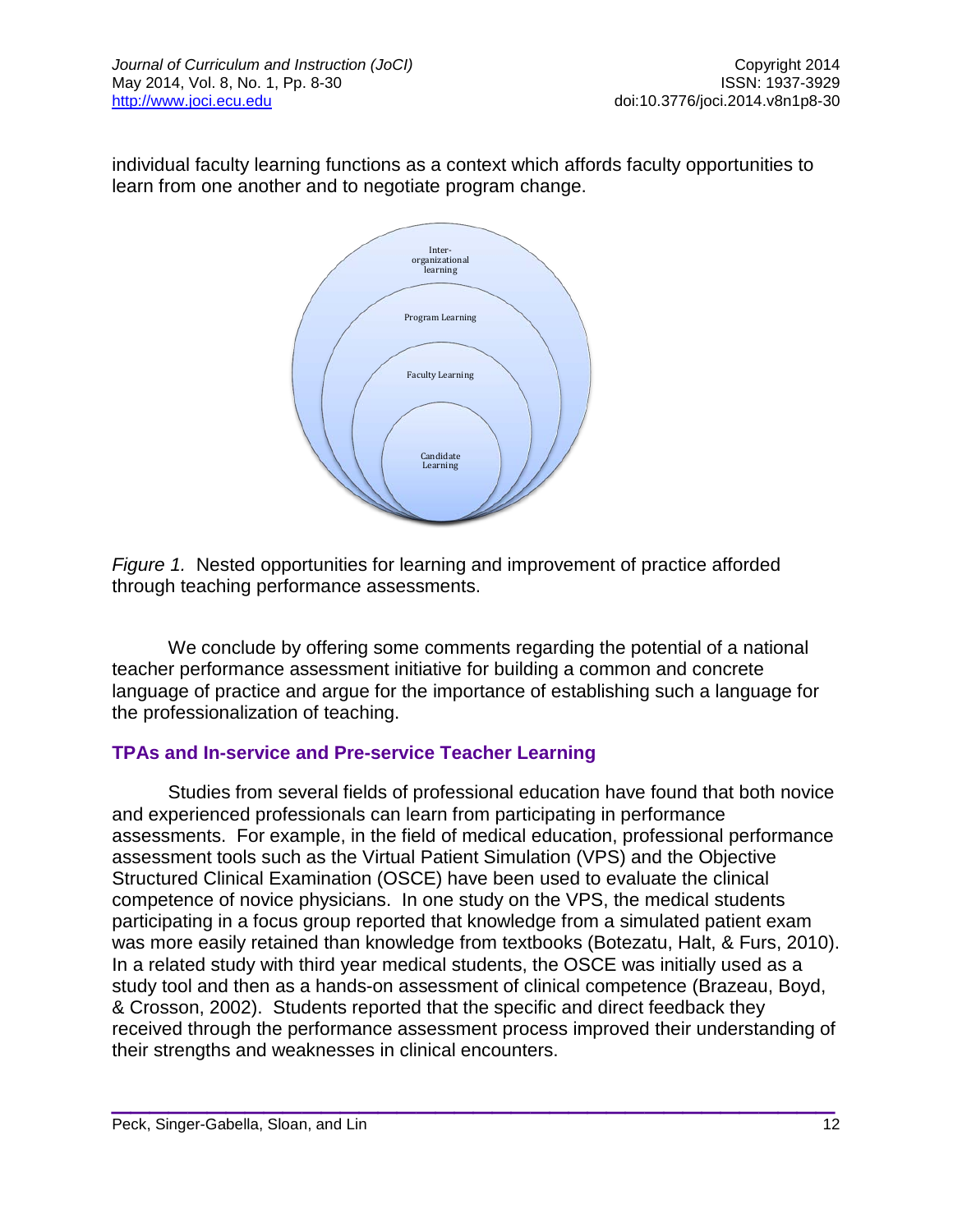In education, studies of practicing teachers who participate in the development of teaching portfolios suggest that substantial learning takes place for them as they analyze and reflect on artifacts of their classroom practices. In one early and influential study, Athanases (1994) investigated the learning that practicing teachers experienced in the context of their preparation of teaching performance portfolios. These teachers noted improvement in their instruction as they expanded strategies for assessing student learning and enhanced reflection about teaching. Athananses' findings about learning processes associated with teaching performance assessments have been replicated at the pre-service level, where a variety of portfolio-based assessment tools have been used to evaluate novice teacher performance. One of these, the Teacher Work Sample (TWS; Schalock, 1998) has been used for several years by a variety of teacher education programs in the United States as both a formative and summative performance assessment for beginning teachers (Devlin-Scherer, Daly, Burroughs, & McCartan, 2007; Kohler, Henning, & Usma-Wilches, 2008). In one study of TWS implementation, Kohler et al. (2008) reported that after developing the Teacher Work Sample portfolio, novice teachers were able to make more sophisticated modifications to their teaching and attributed this to the opportunity the TWS provided them to reflect on their teaching experience.

In a related study of pre-service teacher candidates, Chung (2008) used case studies and focus groups to examine teacher candidate learning in the context of their participation in the Performance Assessment for California Teachers (PACT). Evidence from the case studies indicated that the assessment requirement that candidates independently plan and teach two multi-lesson learning segments in literacy and math contributed to candidates' development of new knowledge about teaching (Chung 2008). The data reported from the focus group echoed the findings from the case study participants. Candidates reported learning from elements of the PACT related to: (1) greater emphasis on assessment of student learning, (2) the opportunity to plan interdisciplinary lesson units, and (3) intentional reflection on their teaching based on student learning outcomes.

An important dimension of Chung's (2008) study was her attempt to distinguish what candidates reported about learning specifically from their experiences with PACT as differentiated from other sources of learning in their credential program. The new learning that candidates reported that built upon and extended previous program experiences included planning an extended learning segment, learning about individual students, modifying lessons based on assessment of student learning, increasing attention to English Learner students, integrating content areas, attending to content standards, and aligning assessment with instructional plans. Chung (2008) interpreted her findings to suggest that performance assessments such as the PACT "can be useful learning tools to strengthen the professional preparation of new teachers in ways that lead to more learner-centered, assessment-driven teaching" (p. 23).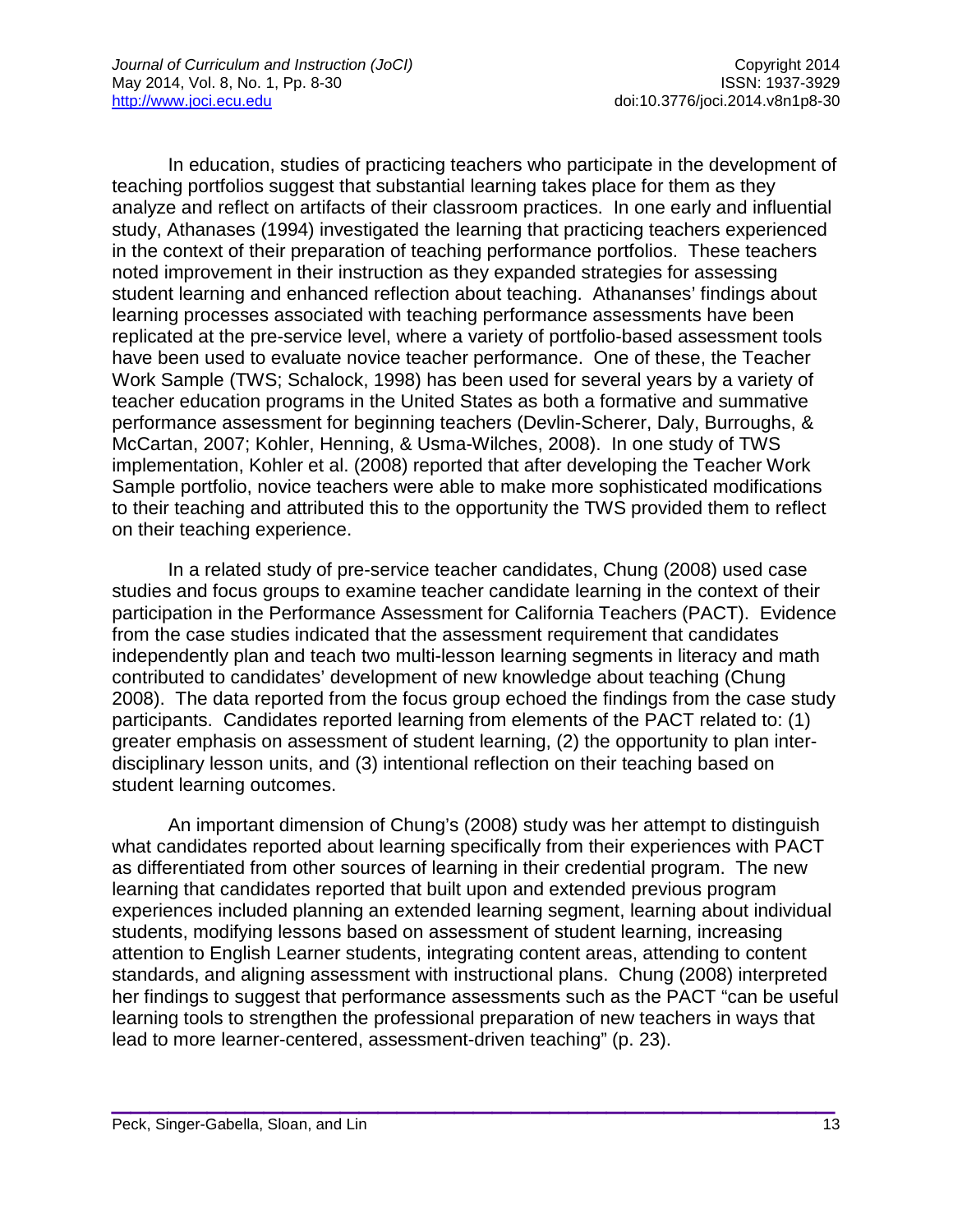In a more recent study conducted with teacher candidates at the end of their teacher certification program, Lin (2012) used semi-structured clinical interviews to capture reports of candidate learning related to their completion of the edTPA. Lin used an oral think aloud protocol administered one month after the teacher candidates submitted their performance assessment to capture candidates' description and evaluation of their thinking and learning as they completed planning, instruction, and assessment tasks for the edTPA. Like Chung's (2008) study, the teacher candidates reported learning experiences with the edTPA that integrated and extended many of those they had undergone in their teacher preparation program. For example, the candidates described writing lengthy and detailed lesson plans and commentaries– beyond what any single coursework or practicum assignment in the program had previously required. Candidates reported that this experience deepened their reasoning about instructional decisions, and also deepened their knowledge about their students. One participant offered, "[The] edTPA really pushed me to seek out the special education teacher and find out a lot about individual students and how I could cater to them," and another candidate described her experience this way:

It made me really think about the idea of building toward one idea and how each lesson is kind of like a sunburst. The main idea is right here in the circle and every lesson is one of the aspects that will eventually build toward the whole. It just really helped me see the benefit of having the lessons be interconnected in a way that the students might not see but then build toward an assessment that integrates all of those concepts. Making sure everything connects towards a finite end.

Taken together, these studies suggest that standardized teaching performance assessments such as the TWS, PACT, and the edTPA, can provide candidates an important opportunity to integrate and extend their knowledge about teaching, deepen their understanding of the needs of individual students, and improve their practice. Both the Chung (2008) and Lin (2012) studies also suggest, however, that these outcomes are not necessarily achieved for all candidates. An important research agenda for teacher educators has to do with identifying the programmatic conditions under which candidates do learn from their experiences with TPAs and ensuring that relevant supports are provided to candidates.

### **Faculty Learning: From the Individual to the Collective**

In addition to pre-service teacher candidate learning, TPAs afford significant opportunities for program faculty and staff learning related to improvement of both individual and collective practice. We offer several examples of this drawn from the Peck et al. (2010) study of PACT implementation. It should be noted that the opportunities for faculty learning and program improvement we identify from this relatively detailed study are consistent with those reported in other studies of TPA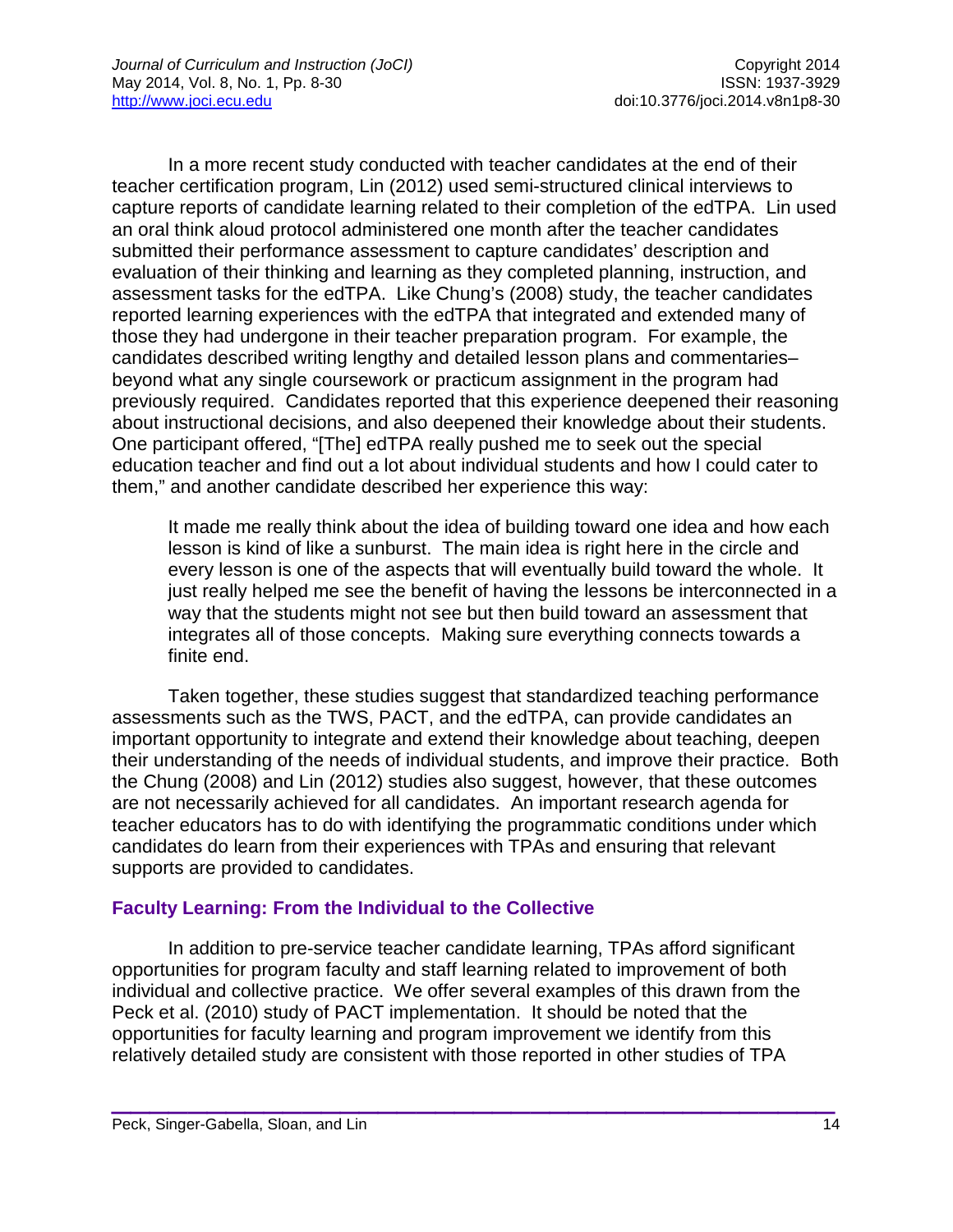implementation (Bunch, Aguirre, & Tellez, 2009; Peck & McDonald, 2013; Torgerson et al., 2009).

As with teacher candidate learning, many faculty opportunities for learning and improvement of practice are related to the fact that *holistic* assessments such as the TWS, PACT,or edTPA, require candidates to assemble and analyze a record of their actual practice in the classroom. This means that candidates must *integrate and enact* their knowledge of students, curriculum, and instruction in the context of the kinds of complex and dynamic conditions that resemble those they will be expected to manage once they are licensed. The results of these assessments often surprise faculty, whose evaluations of candidate learning seldom reach beyond coursework assignments and projects that focus on relatively narrow areas of candidate knowledge and skill (Peck & McDonald, 2013). The way that performance assessment data create new learning demands for program faculty is reflected in the comments from a field supervisor who participated in the Peck et al. (2010) study:

I was still at the stage where the special education teacher takes care of (students with IEPs) and (the classroom teacher) doesn't have to. But in my observations of student teachers since PACT, I have tried to focus on the classrooms and identifying kids and their (special) needs. So, in that sense the TPAs have helped me focus on these issues.

Moreover, *collaborative analysis* of TPA data in this study pushed individual faculty to learn more about other pieces of the program and to integrate the work they were doing in specific courses or supervision settings with a larger and more comprehensive understanding of what candidates needed. A foundations instructor articulated the importance of the collaborative analysis process in this way:

[T]he other change would be the conversations between everyone. Not only the content of the conversations, which revolved around looking at student work, we're all looking at the *same* student work as opposed to supervisors looking at lesson plans and course instructors looking at assignments in courses… before those types of conversations didn't really take place with all of those people pockets of people, but not everyone.

These kinds of analyses made the whole group realize where candidates were not meeting expectations, and this not only made individuals feel more accountable for their individual practice, but it also served to change the way faculty held themselves responsible for their own learning:

[W]e looked at the PACT data [during a faculty retreat] and realized that academic language sucks. It was so bad. I stood up and apologized to everybody. And Chris said, "Why should it be your responsibility? It should be all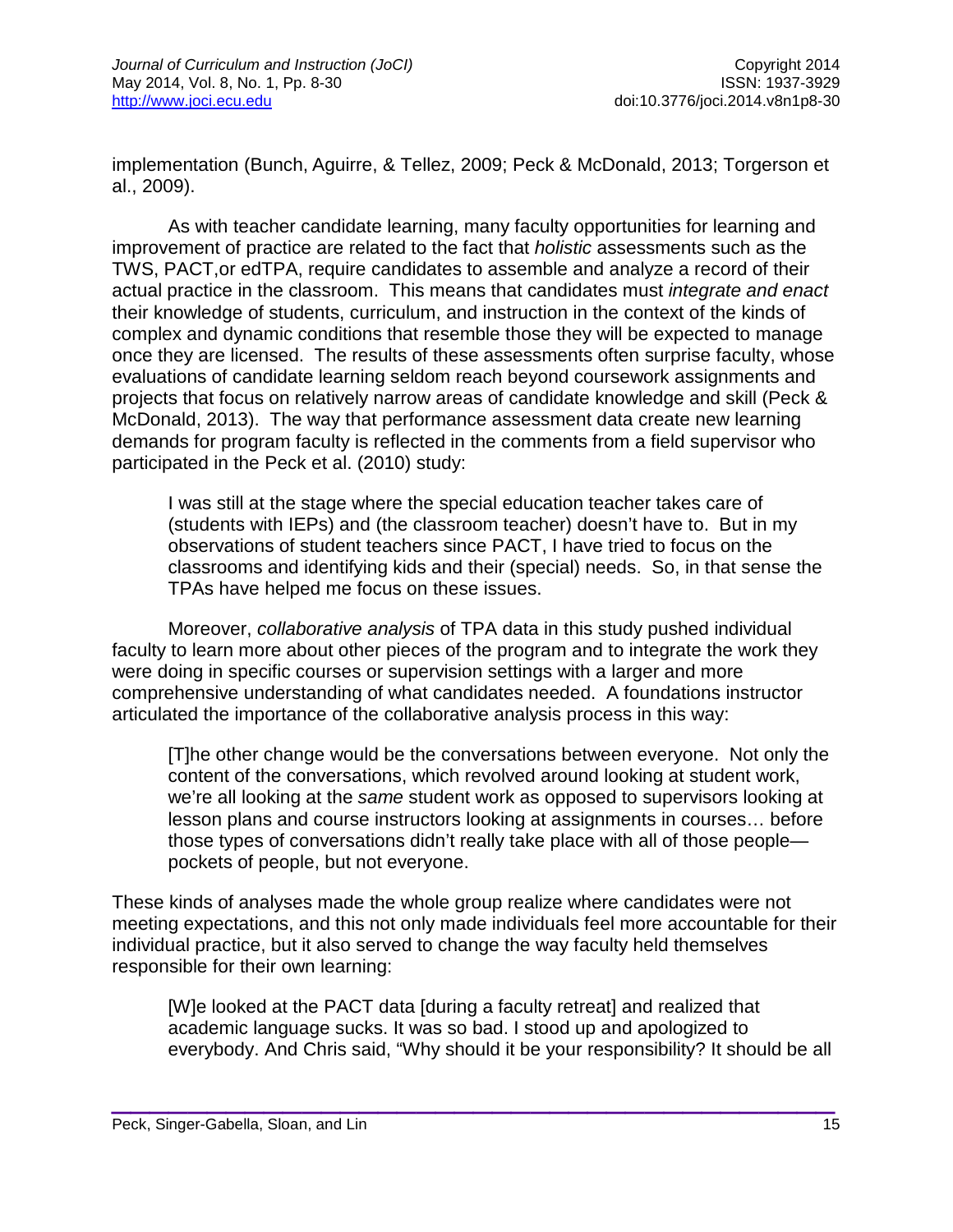of our responsibility." So the next year our professional development focused on academic language.

Another instructor later noted the impact of this kind of professional development on her own practice:

And so when I teach my social studies strategies, I teach the way I have always taught them except that now I use sentence frames; I make sure that they can create the kind of scaffolding necessary you know to support English learners. Then certain kinds of critical terms in history are really pointed out to them. That is the academic language and these are the concepts we want to teach the students.

#### **Learning at the Program Level**

Opportunities for learning that are situated in the process of adopting and using a standardized teaching performance assessment extend beyond those we have identified for individual teacher candidates and faculty. In fact, some of the most significant affordances of contemporary TPA instruments such as TWS, PACT, and edTPA may actually emerge at the level of collective or *organizational* learning (Peck, Gallucci, Sloan, & Lippencott, 2009). Existing studies of TPA implementation (Bunch et al., 2009; Peck et al., 2010; Peck & McDonald, 2013; Ruesser, Butler, Symonds, Vetter, & Wall, 2007) are consistent in identifying increased collaboration and learning among faculty, field supervisors, and cooperating teachers as one of the most significant affordances of standardized teacher performance assessment.

For example, Peck et al. (2010) described how the candidate work samples from early pilot testing of PACT were used as a focal point for faculty discussion and collaboration. In one event described in this study, a group of faculty, field supervisors, and cooperating teachers jointly examined work samples collected from a small group of teacher candidates who were participating in the pilot test. Consistent with the observation of Saptya et al. (2005) that practitioners tend to interpret the outcomes of their work through a positive filter, the initial faculty response to the pilot work samples was quite positive, even celebratory: "In initial discussions, both faculty and students expressed a sense that TEP students had been well prepared for the performance assessments" (Peck et al., 2010, p. 457). However, after closer examination of the work samples, one group member reported that "the interesting thing that came up is that people were surprised at in some cases how shallow the answers were" (p. 457). Another commented, "We really do get the sense that their assessment skills are not up to the level I think needs to be in order to respond to the PACT. We agreed we are going to push this more" (p. 457).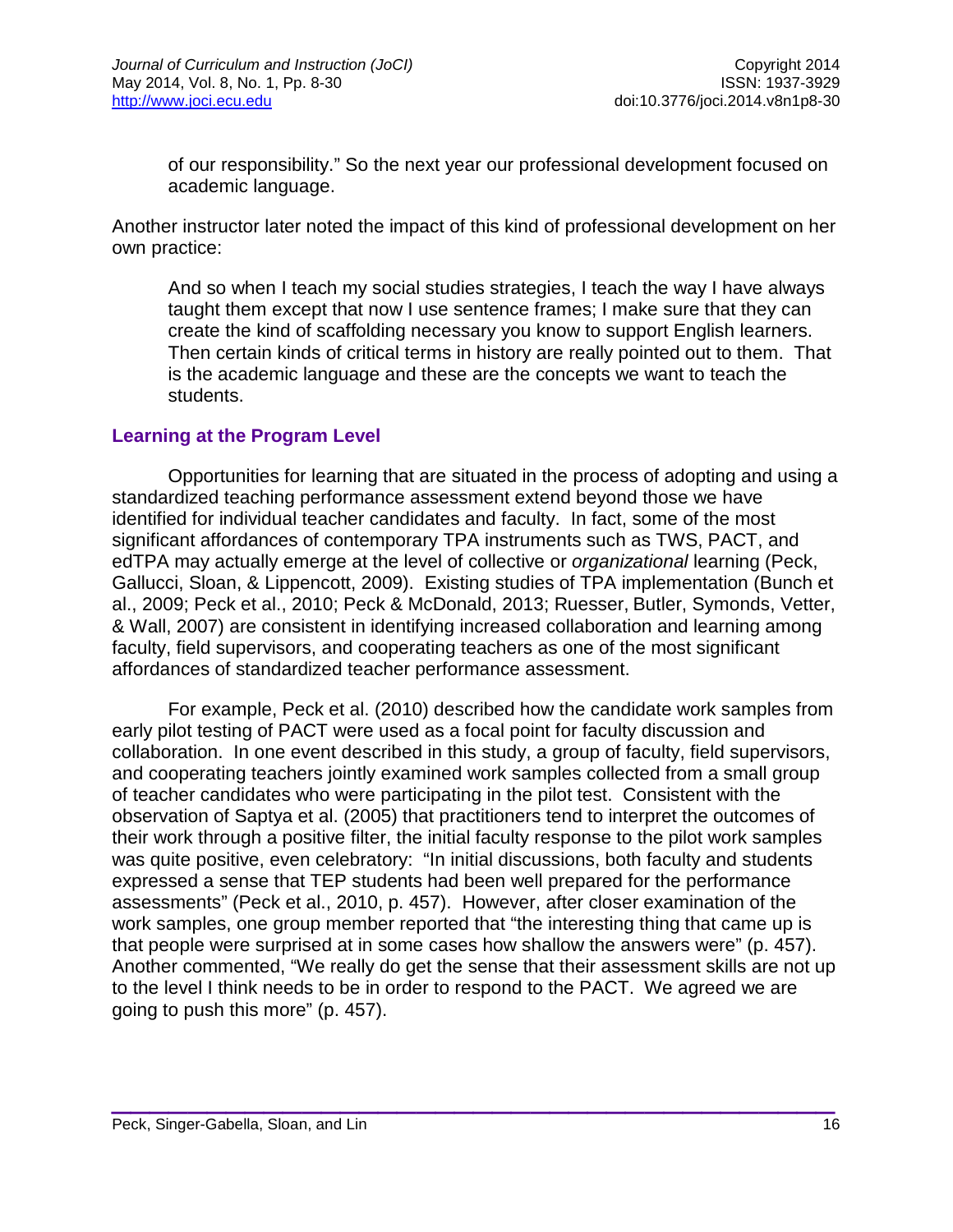Three aspects of this event appeared to be significant with respect to the way close examination of the teacher performance assessment work samples functioned as a context for collective learning and program improvement. First, the analysis of the work samples served to contradict faculty assumptions and beliefs about the adequacy of the preparation candidates had received for doing the performance assessment. Engestrom (2001) and others have observed that the emergence of these kinds of disruptions and contradictions can function as pivotal events in the process of institutional change. Second, the observation that candidate performance did not meet faculty expectations was *shared* across multiple faculty, field supervisors, and cooperating teachers who participated in the review of the work samples—moving this experience into public and collective view within the program. Third, the *qualitative*  analysis and evaluation of the direct artifacts of candidates' classroom practice in the work samples led to identification of very concrete implications for action. As one instructor put it, "We are finally looking at student work and really pinpointing some of the areas that need to be dealt with" (Peck et al., 2010, p. 457).

While performance assessment results led faculty and staff in this program to identify specific needs for program improvement, it is important to note that this in itself did not constitute program change. In a separate longitudinal analysis of the data from this project, Peck et al. (2009) described how collective insights arising from the analysis of the performance assessment data were taken up for further action by individuals and small groups of faculty. The most significant aspect of this phenomenon for the present discussion has to do with the ways in which the products of individual learning and proposals for program change, which originated in the analysis of candidate work samples, were then deliberated and acted upon by the larger collective of the program.

These kinds of program level changes did not spring simply from the analysis of the TPA data. Rather, the affordances of the performance data as a resource for program improvement were actualized through the strategic use of organizational policies and practices that supported this kind of program level data analysis, learning, and change (Peck & McDonald, in press). One important example of this was the careful and strategic design of faculty meetings where relevant data were put "on the table" for open analysis and discussion. This required considerable pre-meeting planning and organization of data sets in ways that allowed faculty to focus precious and scarce meeting time on specific high priority issues of concern. Second, program leaders invested considerable authority in small mixed working groups of program members (faculty, field supervisors, and cooperating teachers) that took up specific issues of concern that emerged through the data analysis process. These ad hoc working groups then developed proposals for action that were subsequently presented to and deliberated by the larger group of program faculty and staff. Third, concrete and visible administrative supports for newly emerging forms of collective work were developed and implemented in ways that made visible the value of faculty-led data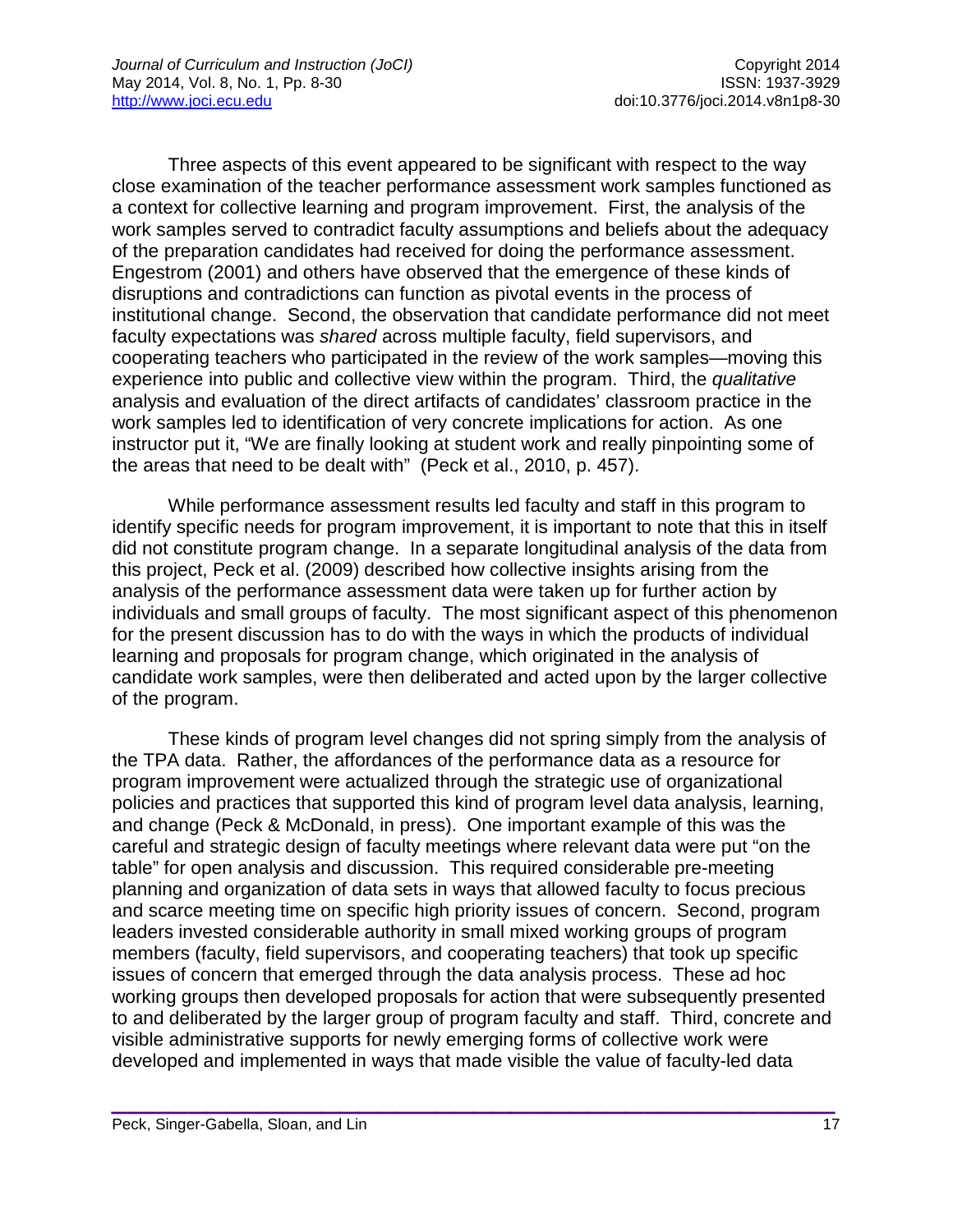analysis, decision making, and program change work (Peck & McDonald, in press). For example, regular coursework and field supervision activities were suspended annually for one week to support program-wide participation in local evaluation of the TPA work samples, and quarterly program-wide retreats were held to provide a venue for small work groups to present their work and recommendations to the larger collective of program members.

In examining the emerging literature on the implementation of standardized teacher performance assessments in programs of pre-service teacher education, we are struck by the recurring reference to the ways in which faculty and staff participation in the training and scoring activities related to evaluation of candidate work samples can foster development of a "common language" among program participants (Peck et al., 2010; Peck & McDonald, 2013; Peck, Muzzo, & Sexton, 2012). This appears to us to be a pivotal aspect of the relationship between teacher performance assessment and programmatic change processes. In their study of interactional processes in P-12 teacher work groups, Hall and Horn (2013) make a similar argument. Their analysis suggests that teachers' negotiation of a shared understanding and interpretation of concrete *representations of practice* is essential if collaborative work is to lead to conceptual change and changes in practice. The relatively rich and concrete artifacts of teacher candidate practice, including examples of work from candidates' own P-12 students that are generated through standardized teacher performance assessments, are an example of the kinds of representations of teaching and learning around which teachers can negotiate a shared understanding of program outcomes and a shared agenda for change.

### **Learning Across Institutional Boundaries**

The learning opportunities afforded by TPAs for teacher candidates, faculty, and programs described above are all situated *within* institutions. In this section, we turn to affordances for learning *across* institutional boundaries. To ground the discussion, we highlight two different cases. In the first, a TPA functioned as an object of shared inquiry among individuals located in different higher education institutions, but who were identified within a single community of practice. In the second, the TPA was taken up by stakeholders from distinct communities of practice who were working toward different ends. For both, learning hinged on supports for collective sense-making about the nature of good teaching as represented in a given TPA support that included the suspension of routine operations to consider alternative ways of working (Hall & Horn, 2012). Unique, however, were the substance of and affordances for this negotiation of practices and purposes.

**Case 1: Different institutions, shared identities.** In their article, "Putting PACT in Context and Context in PACT," Stillman et al. (2013) position the California PACT assessment as an occasion for collaboration and critical inquiry. Their work was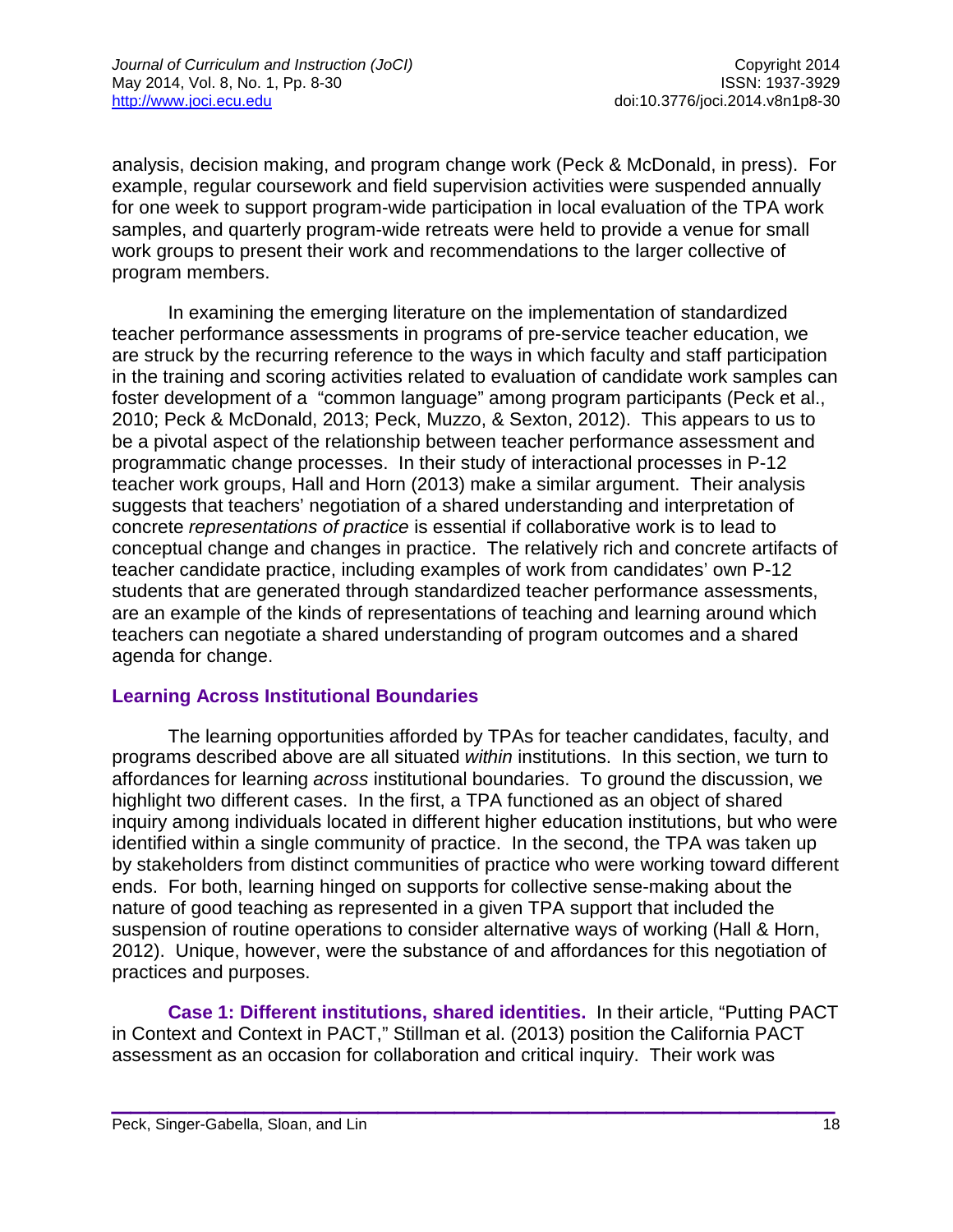motivated by a shared concern that PACT lacked a metric to assess candidates' abilities to facilitate learning among diverse populations. In response, they launched a dialogue and ultimately an investigation of how such practice might be represented and assessed, within the data generated by the PACT.

The construct of *contextualizing practice*, which emerged from the authors' initial conversations and analyses of candidate submissions, expresses a commitment to forms of pedagogy that leverage learners' cultural assets and everyday practices as resources for learning. Based on a review of scholarship on teaching diverse groups and extensive negotiation of the views of quality teaching represented, the authors teased out two dimensions within the construct and conjectured a rough developmental progression for each. The first, *ideological clarity*, focuses on teacher candidates' conceptions of their own agency and responsibility for serving all learners well. The second, *pedagogical clarity*, spotlights candidates' enactment of pedagogical practices that capitalize on the assets that learners bring. The authors crossed these progressions to form a matrix and then applied the matrix to analyze a set of PACT submissions from across their campuses that varied by subject area and general score. Thus, the authors grounded their theoretical conceptions and conjectures in rich examples provided by the PACT assessment and also identified troubling patterns across campuses about candidates' tendency to neglect "students' lived experience – as members of families and communities – as providing rich funds of knowledge for school-based learning" (Stillman et al., 2013, p. 17).

The process described by Stillman et al. (2013) parallels what Engestrom (2001) has termed "expansive learning" – learning in which the endpoint is not known in advance and which requires the creation of new tools and/or ways of working. As posited by Engestrom, such learning is driven by contradictions in the activity itself and is supported by a set of strategic moves: questioning, analysis of data, and negotiation of meaning, modeling, and testing the model. The work pursued by Stillman and her colleagues (2013) features these characteristics. Motivated by a perceived contradiction between program values and a high stakes assessment intended to be comprehensive, faculty asked, "does the PACT miss core programmatic values?" Together they analyzed local data and a broad range of scholarship to clarify the construct of contextualizing practice, modeled the construct in the form of a matrix, and tested out the matrix by applying it to PACT submissions.

While expansive learning emphasizes the creative and context dependent work of learning at the boundary, the existence of a standardized tool proved productive to this work in several ways. First, as described in previous cases, the PACT supported the negotiation of a common language and set of images for representing quality teaching; however, in this example, PACT also provided a launching point for describing a construct perceived as *absent* from the PACT rubrics. In testing out the contextualization matrix, faculty participants drew not only on the rich data set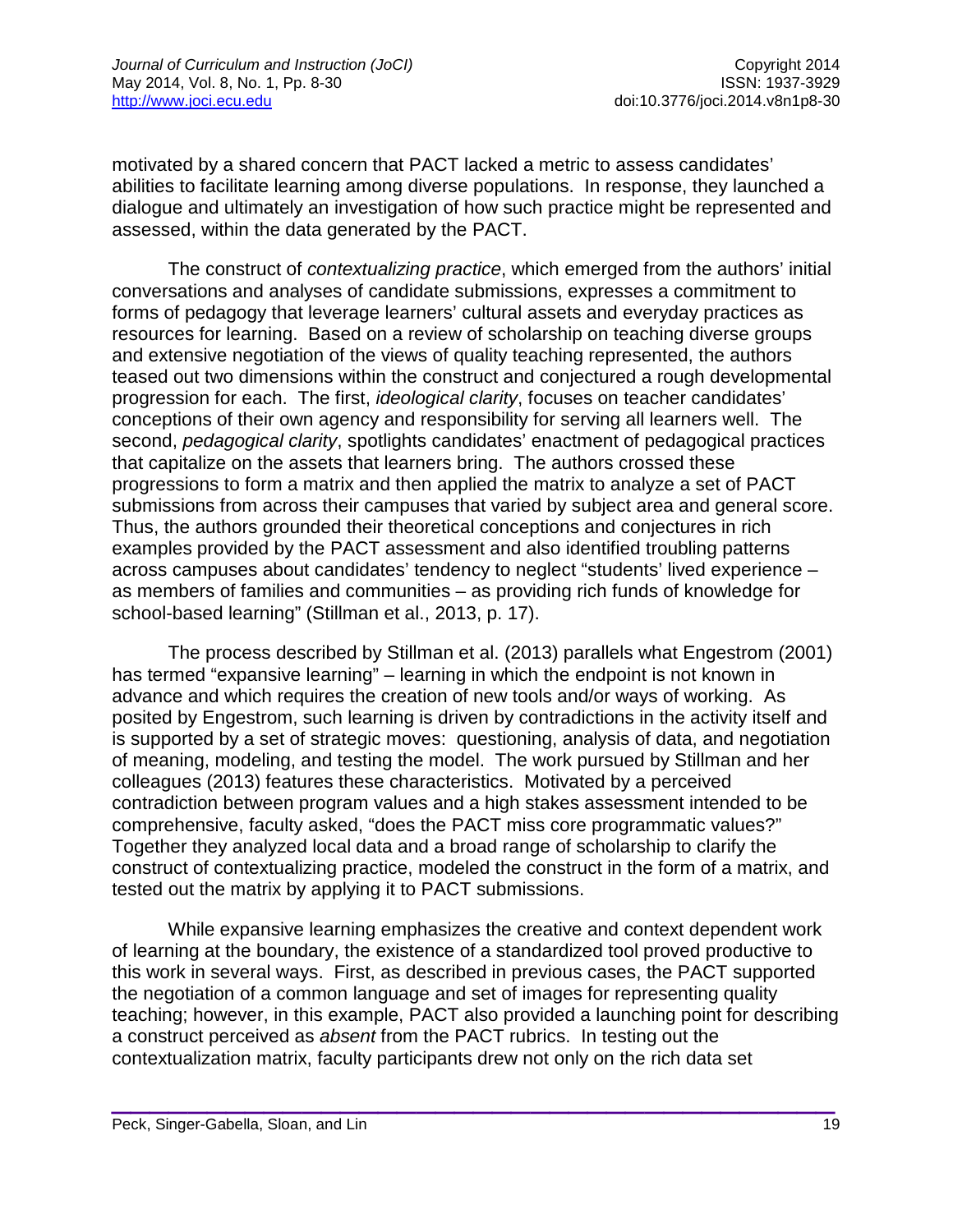generated through the standardized assessment model, but also on the practice of scoring against a common rubric. This re-appropriation ultimately led to insights that would guide programmatic change. Second, standardization afforded the opportunities for participants from different institutions to expand the area of focus beyond individual programs, to consider features of novice performance—as interpreted through the PACT and contextualization matrix—across multiple contexts. By conducting inquiry across multiple programs, faculty made visible and attended to patterns in performance that transcended individual campuses. Presumably, such a process might also reveal patterns that were rooted in specific institutional contexts.

**Case 2: Different institutions, collaborative dissonance.** In the preceding case, while participants worked in different institutional contexts, they claimed a common identity as teacher educators. Thus they entered the collaboration with a shared set of practices and purposes including, but not limited to, the use of the PACT as an assessment tool. Our second example spotlights opportunities for learning among stakeholders who work in distinct institutions and whose practices and purposes differ in kind.

In 2008-2009, teacher educators from eight Tennessee higher education institutions – seven public and one independent – moved to adopt the PACT as a strategy for teacher preparation improvement. By the end of that year, these institutions, along with the State Department of Education and the State Board of Education, formed a partnership and committed to the piloting and later field testing of the successor to the PACT, the TPA (ultimately, edTPA). From 2009-2013, university faculty and Board and Department leadership communicated frequently to share progress and troubleshoot challenges as institutions began working with the assessment. As in other cases described in this article, as faculty members and policy makers mapped the alignment with the state professional framework and evaluation tools, they took up the language of the TPA to develop a shared understanding of *effective practice*.

During this interval, two other dynamics became apparent. First, buy-in was increasing across stakeholder groups. Second, stakeholder purposes were becoming more obviously distinct. Faculty teams leading adoption within their university programs positioned the TPA as a lever for program inquiry and redesign. They valued the assessment's alignment with locally valued practices, its sensitivity to differences in context and content, and its potential to provide a rich snapshot of candidates' teaching. The interest of the state policy makers ultimately, however, lay in potential of the TPA as a tool for gatekeeping (i.e., licensure) and/or program evaluation. Board of Education and Department of Education partners ultimately sought a standardized assessment that would effectively discriminate between more and less effective novice teaching, would allow for comparisons across programmatic contexts, and would be predictive of future performance. Hence, the TPA came to function as a *boundary object* (Star &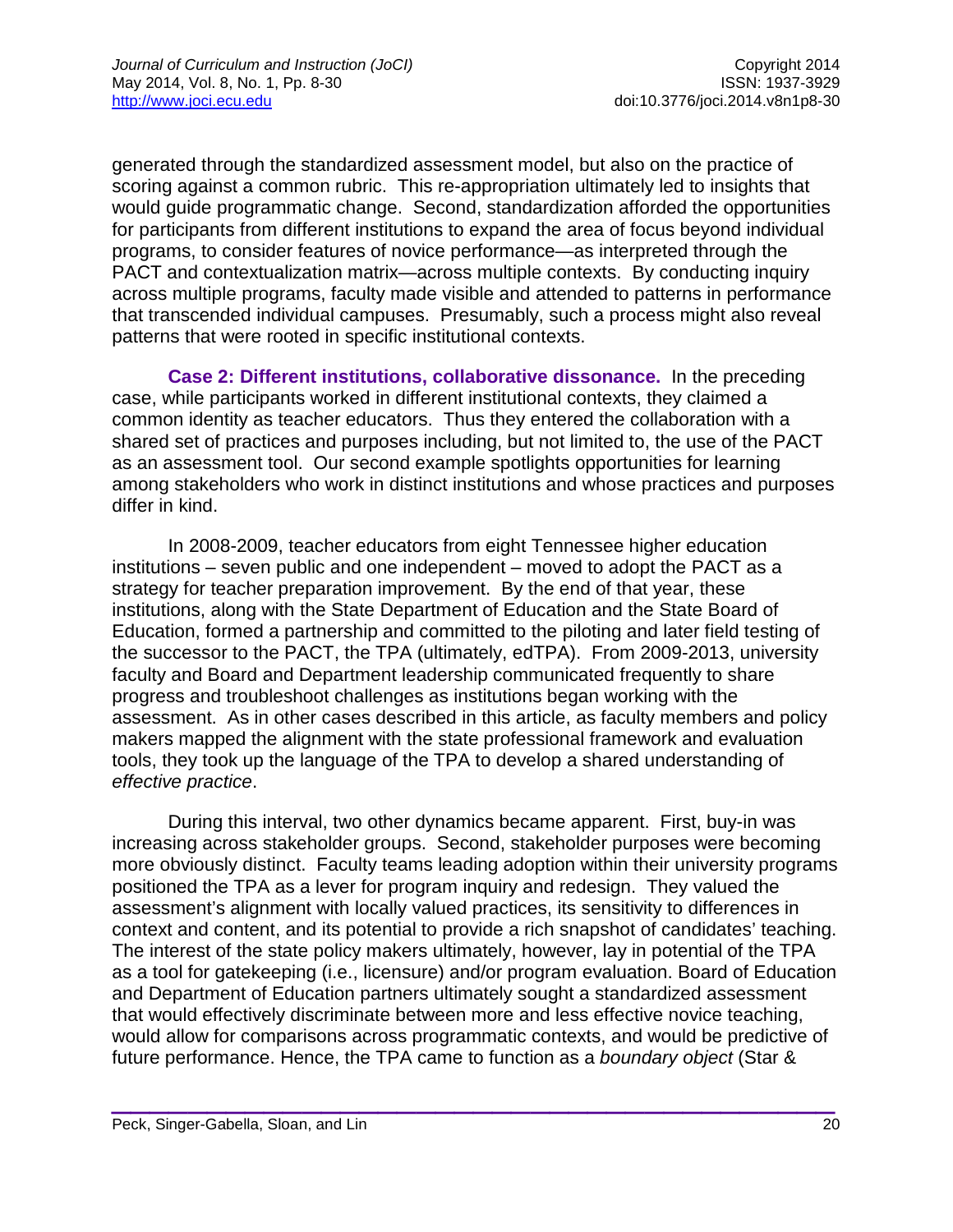Griesemer, 1989; Wenger, 2000) which was "both plastic enough to adapt to local needs and constraints of the several parties employing it, yet robust enough to maintain a common identity across sites" (Star & Griesemer, 1989, p. 393). In this context, the edTPA offered a reifying vision of good teaching that was taken up by teacher education faculty and state policy makers as a tool in the pursuit of related but different aspects of the development and certification of teacher quality.

While there is a compelling literature on the hazards of working across boundaries (c.f. Banner, Donnelly, & Ryder, 2012; Kellog, Orlikowski, & Yates, 2006; Oswick & Robinson, 2009), research also suggests that given the right organizational conditions, intersections at the boundary provide the opportunity for collective sensemaking and learning (Cobb & McClain, 2006; Engestrom & Sannino, 2010; Wenger, 2000). Indeed some claim that inter-organizational learning is "energized" by the contradictions (Engestrom, 2001, p. 140). So how does risk turn into opportunity?

In Tennessee, two kinds of practices emerged as critical. First, recognizing their different – and conflicting – motivations, partners were vigilant in their efforts to be inclusive and transparent and to cultivate productive dissent. In monthly conference calls that were open to university and policy representatives, the norm evolved that concerns, objections, and disagreements would be voiced, discussed, and acted upon. Second, stakeholders capitalized on the diversity of positional identities and strategic expertise in relation to the TPA to advance learning of the group. As one example, recognizing the substantial overtime that participating campuses were investing in the TPA pilot, the Deputy Director of the State Board of Education (who possesses a deep grasp of the structure and nuances of state policy) successfully advocated for an exception to licensure requirements, allowing teacher education candidates to substitute the TPA for the Praxis II Principles of Learning and Teaching exam. This move not only asserted support for the partnership work, but also advanced the goals of both stakeholder groups. On campuses that took advantage of the exception, candidates and faculty could concentrate on an assessment perceived as more clearly tied to valued learning outcomes. Meanwhile, if more IHEs (institutions of higher education) piloted the assessment, the state could generate sufficient data to determine whether the TPA would be a productive measure for program improvement and evaluation or for the assessment of candidates' readiness to teach.

Akkerman and Bakker (2011) wrote that the transformation of practice requires "dialogue and collaboration between 'flesh and blood partners' at either side of the boundary" (p. 149). In Tennessee, a state in the throes of rewriting policy on teacher licensure and accreditation, the TPA as a boundary object has provided an occasion for such dialogue and collaboration. Critical to this gathering has been its provision of evidence of valued practice (seen by faculty as a resource for program improvement) and the standardized scoring of that evidence (seen by policy makers as a resource for licensure and accreditation policy). The practices forged in this collaboration of openly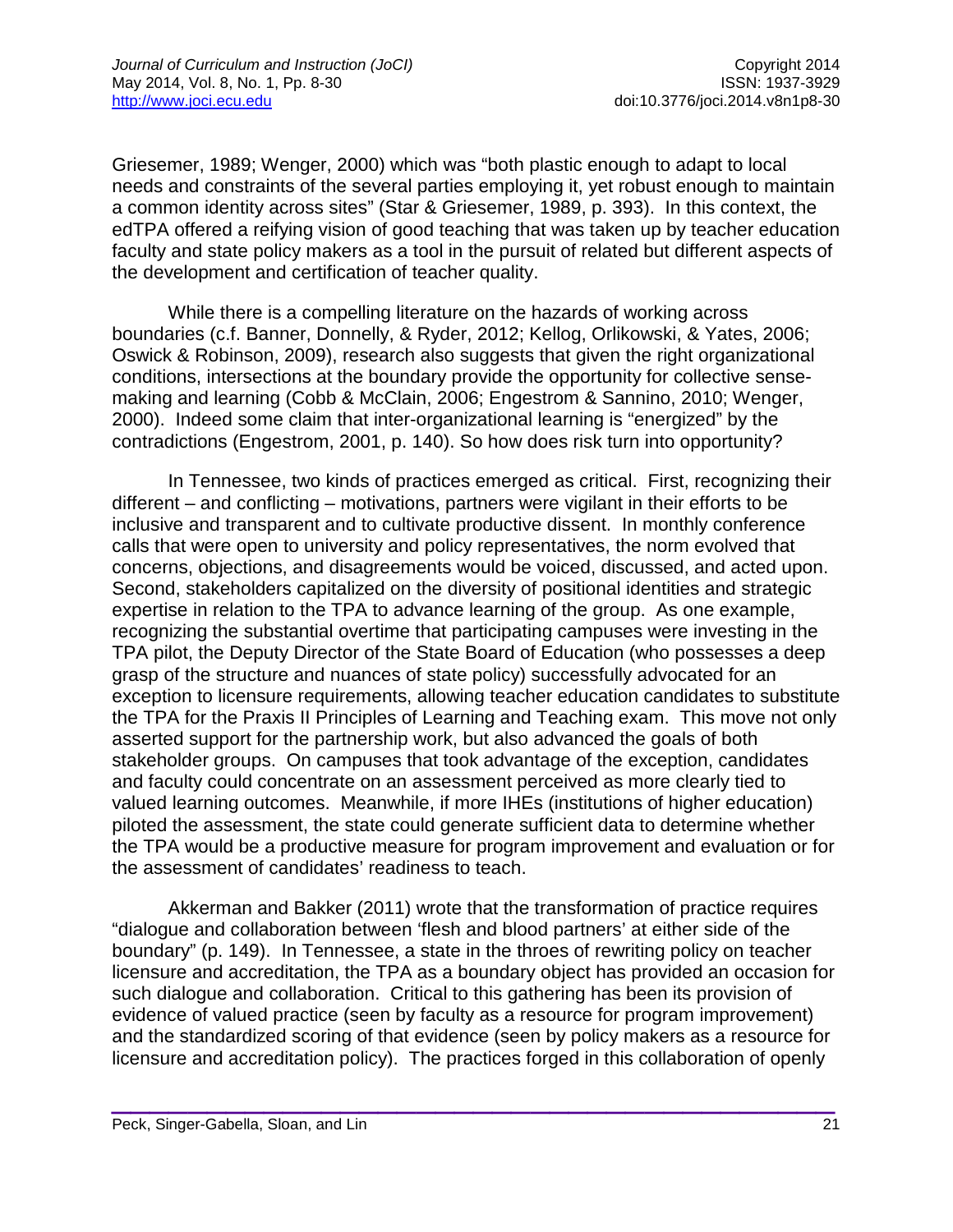addressing conflict and mobilizing expertise distributed across boundaries have enabled stakeholders to establish a hybrid space where accountability purposes remain in play with, but have not yet overwhelmed, program improvement values. Thus, while the ultimate role of the TPA in state licensure policy has not yet been settled, partners have entered into a transformative negotiation about how teacher licensure policy change itself can proceed.

#### **Summary Observations and Recommendations**

In this article, we have reviewed evidence that suggests the unique value of standardized teacher performance assessment as a tool for improvement of teacher preparation. We have illustrated the affordances of TPAs in terms of the opportunities for learning that they can offer candidates, faculty, programs, and the field of teacher education. A critical feature of these tools lies in their *standardization* by which we refer to the process through which scorers achieve consistent ratings of candidate teaching performance. We are not naïve about the dilemmas and paradoxes of power, voice, and resistance that inevitably accompany any process of standardization. And we are respectful of thoughtful critiques of standardization grounded in these dilemmas (e.g., Au, 2013). However, we are also not naïve about the extent to which the absence of a common and concrete language of practice operates as a profound barrier to substantive collaboration and coherence within individual programs of teacher education contributes to the ongoing failure of the field to effectively engage perennial problems of connections between courses and fieldwork and inhibits the development of a useful professional knowledge-base for the field. Developing consistent (that is, *standardized*) definitions and interpretive frameworks that can be used to evaluate concrete examples of teaching practice is what allows TPAs to function as a common language of practice and as a tool for communication, collaboration, and improvement of the work of teacher preparation. It is worth noting that such a language may itself be critiqued and amended as needed to support valued outcomes and emergent practices (e.g., Stillman et al., 2013). A common language developed through a TPA need not be a dead language.

### **Participation, Commercialization, and TPA**

An essential process related to the development of any language (professional or otherwise) has to do with the negotiation of agreement on issues of reference. Moreover, languages are not *given,* much less *received,* through a process of simple transmission; rather, they are learned through participation in concrete social activities in which the common meanings of things are established (Kaye, 1982; Vygotsky, 1978). In this context, the direct participation of program faculty and staff in training and scoring activities related to adoption and implementation of a TPA may be recognized to be isomorphic with the process of developing a common and concrete language of practice. Neither national teaching standards (e.g., NTASC) nor surveys of graduate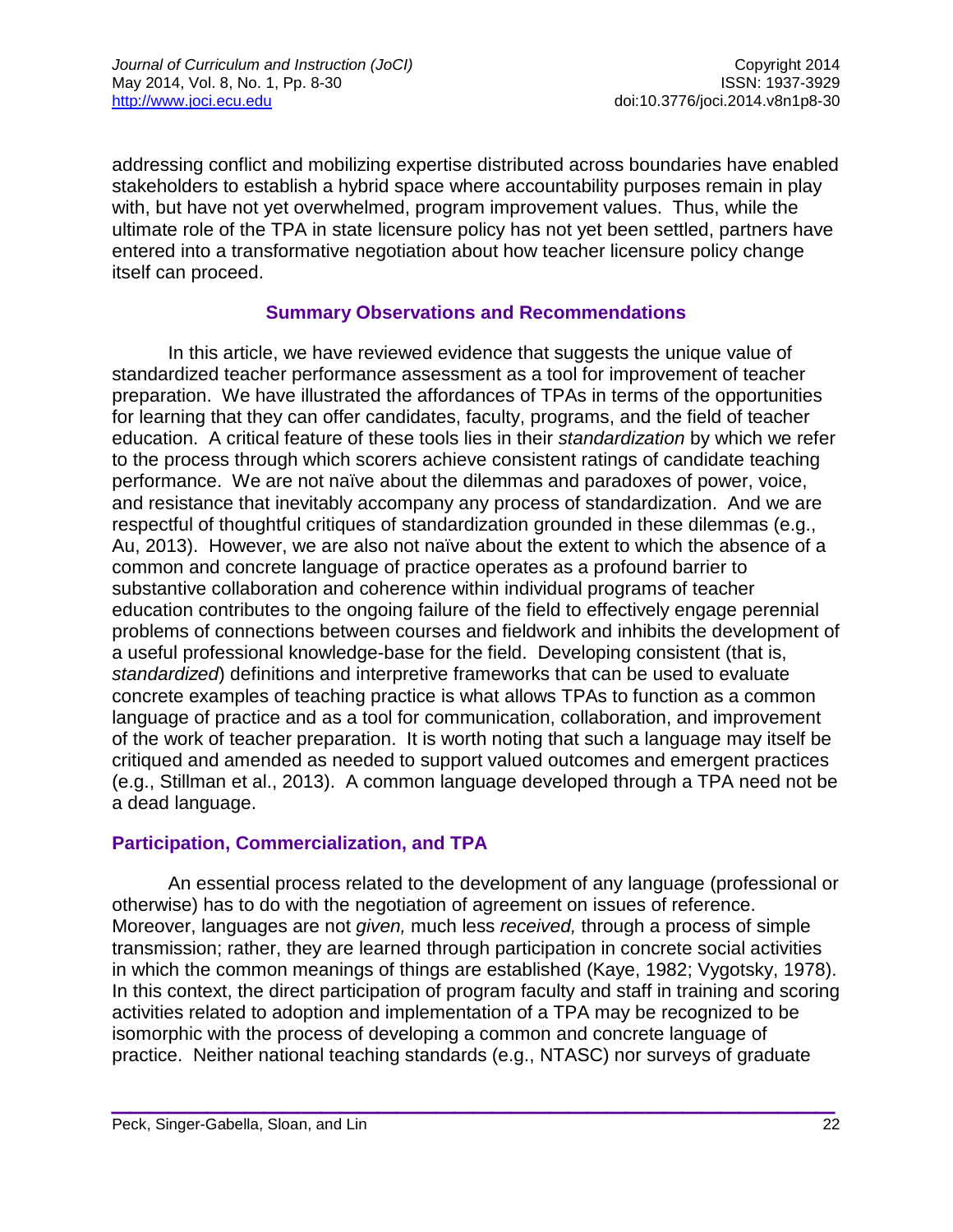and employer satisfaction nor *value-added* measures of P-12 student achievement afford opportunities for participation in any kind of process whereby this kind of common and concrete understanding and interpretation of teaching practice might be achieved. This feature of TPAs is pivotal to their affordances as tools for collective learning and program improvement.

The costs of supporting faculty and staff participation in training and scoring for a TPA are not trivial, and contemporary budget pressures have led many program administrators and policy makers to turn to an outsourcing strategy for containing these costs through cooperative agreements with commercial assessment vendors. Whatever the short term advantages of this approach to addressing the costs of implementing a TPA, we believe such a decision must be weighed carefully in the context of its potential impacts on opportunities to learn for faculty, for programs, and for the field. Fortunately, there are emerging examples in which some programs have created organizational supports for faculty and staff participation in TPA training and scoring activities in ways that reduce dependence on external vendors (Peck & McDonald, in press; Peck & McDonald, 2013; Sloan, 2013). A key feature of many of these supports is the suspension of normal working procedures for a period of time to allow new kinds of work to be undertaken (Hall & Horn, 2012). Unfortunately, as Hall and Horn have noted in the context of their study of P-12 schools, these kinds of organizational supports for teacher collaboration and learning are the exception and not the rule in higher education (Peck et al., 2012).

Finally, we return here to our metaphor about *driving blind*. In doing so, we are struck by the relevance of the following observation Sapyta et al. (2005) make about the importance of feedback to practitioner learning:

Suppose that you wanted to learn archery… If you are learning by yourself or with an instructor and are blindfolded, you have no information about where the arrow lands. In such a situation, you may begin to feel you are performing well. Intuitively, hiring a coach seems to be a better method than depending on trial and error to learn any number of different tasks. However, if neither the coach nor the student can see the target, improvement is limited because of the lack of feedback. (p. 147)

We have argued that analyzing artifacts of teaching practice collected through TPAs can provide exactly the kind of concrete feedback about specific program outcomes that has been shown to have a powerful influence on practice in other fields of human service (Kelley & Bickman, 2009; Popper & Lipshutz, 1998). We have further argued that developing valid and reliable processes for undertaking these analyses entails development of a common and concrete language of practice and that such a language is itself a critical tool for achieving deeper levels of communication, collaboration, and coherence, both within and across programs of teacher education.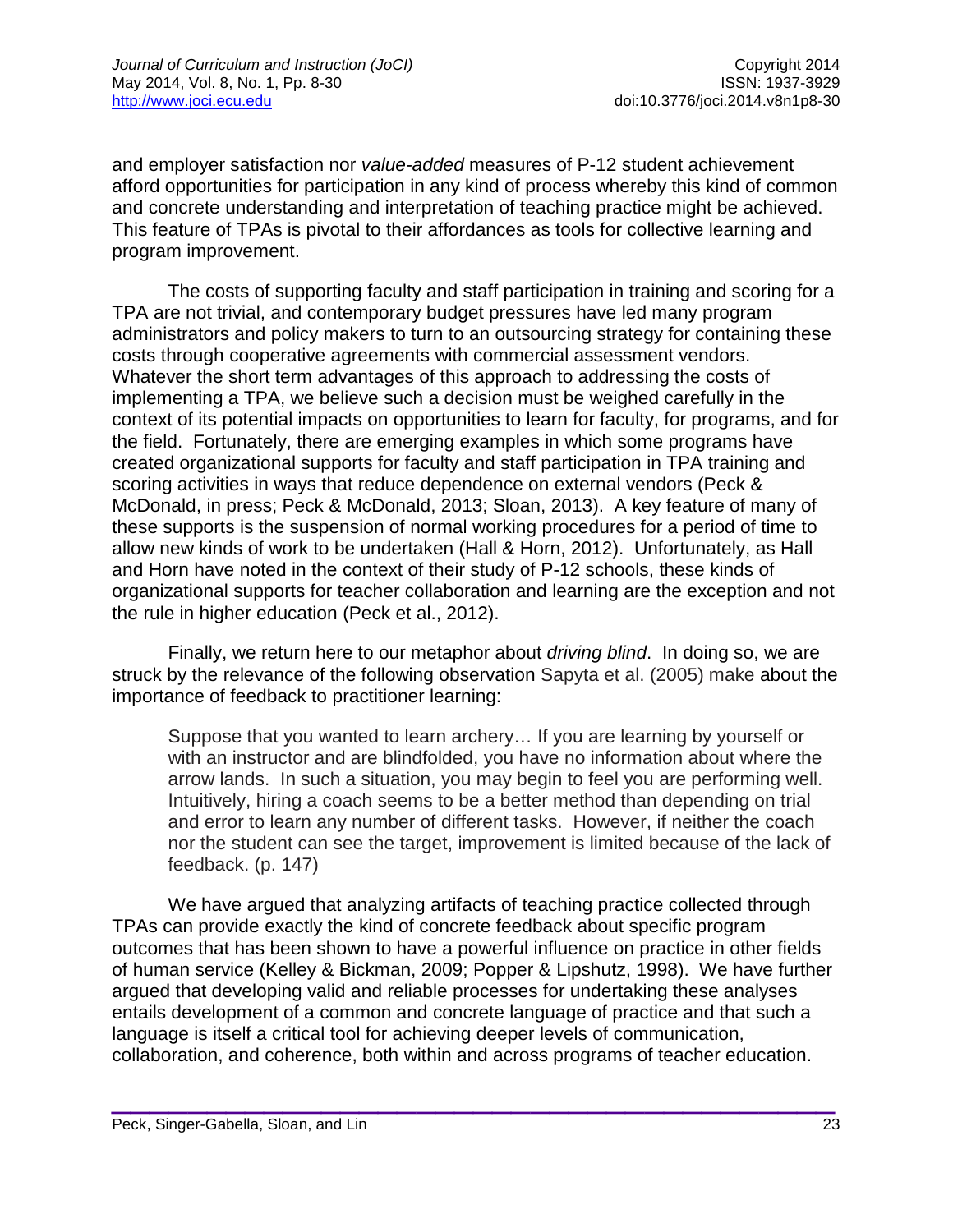Moreover, the recent emergence of a nationally available TPA (SCALE; Stanford Center for Assessment, Learning and Equity, 2013) affords the field of teacher education an unprecedented opportunity to build a shared language and a shared agenda for evaluation and improvement of practice that is responsive to many years of critique from policy makers, scholars… and program graduates. While opportunity is inevitably accompanied by risk, we believe it is time to take the blindfold off and pay closer attention to where we have been and where are going in teacher education.

# **References**

- Akkerman, S. F., & Bakker, A. (2011). Boundary crossing and boundary objects. *Review of Educational Research, 81*(2), 132-169. doi: [10.3102/0034654311404435](http://dx.doi.org/10.3102/0034654311404435)
- Athanases, S. Z. (1994). Teachers' reports of the effects of preparing portfolios of literacy instruction. *The Elementary School Journal, 4*, 421-439. doi[:10.1086/461776](http://dx.doi.org/10.1086/461776)
- Au, W. (2013). What's a nice test like you doing in a place like this? The edTPA and corporate education reform. *Rethinking Schools*, *27*(4), 22-27.
- Banner, I., Donnelly, J., & Ryder, J. (2012). Policy networks and boundary objects: Enacting curriculum reform in the absence of consensus. *Journal of Curriculum Studies, 44*(5), 577-598. doi[:10.1080/00220272.2012.699558](http://dx.doi.org/10.1080/00220272.2012.699558)
- Botezatu, M., Hult, H., & Fors, U. G. (2010). Virtual patient simulation: What do students make of it? A focus group study. *BMC Medical Education*, *10*(1), 91. doi: [10.1186/1472-6920-10-91](http://dx.doi.org/10.1186/1472-6920-10-91)
- Brazeau, C., Boyd, L., & Crosson, J. (2002). Changing an existing OSCE to a teaching tool: The making of a teaching OSCE. *Academic Medicine*, *77*(9), 932. doi: [10.1097/00001888-200209000-00036](http://dx.doi.org/10.1097/00001888-200209000-00036)
- Bunch, G., Aguirre, J., & Tellez, K. (2009). Beyond the scores: Using candidate responses on high stakes performance assessment to inform teacher preparation for English learners. *Issues in Teacher Education*, *18*(1), 103-128.
- Cantrell, S., & Kane, T. J. (2013). Ensuring fair and reliable measure of effective teaching: Culminating findings from the MET Project's three-year study. Bill & Melinda Gates Foundation. Available from [http://www.metproject.org/downloads/MET\\_Ensuring\\_Fair\\_and\\_Reliable\\_Measur](http://www.metproject.org/downloads/MET_Ensuring_Fair_and_Reliable_Measures_Practitioner_Brief.pdf) [es\\_Practitioner\\_Brief.pdf](http://www.metproject.org/downloads/MET_Ensuring_Fair_and_Reliable_Measures_Practitioner_Brief.pdf)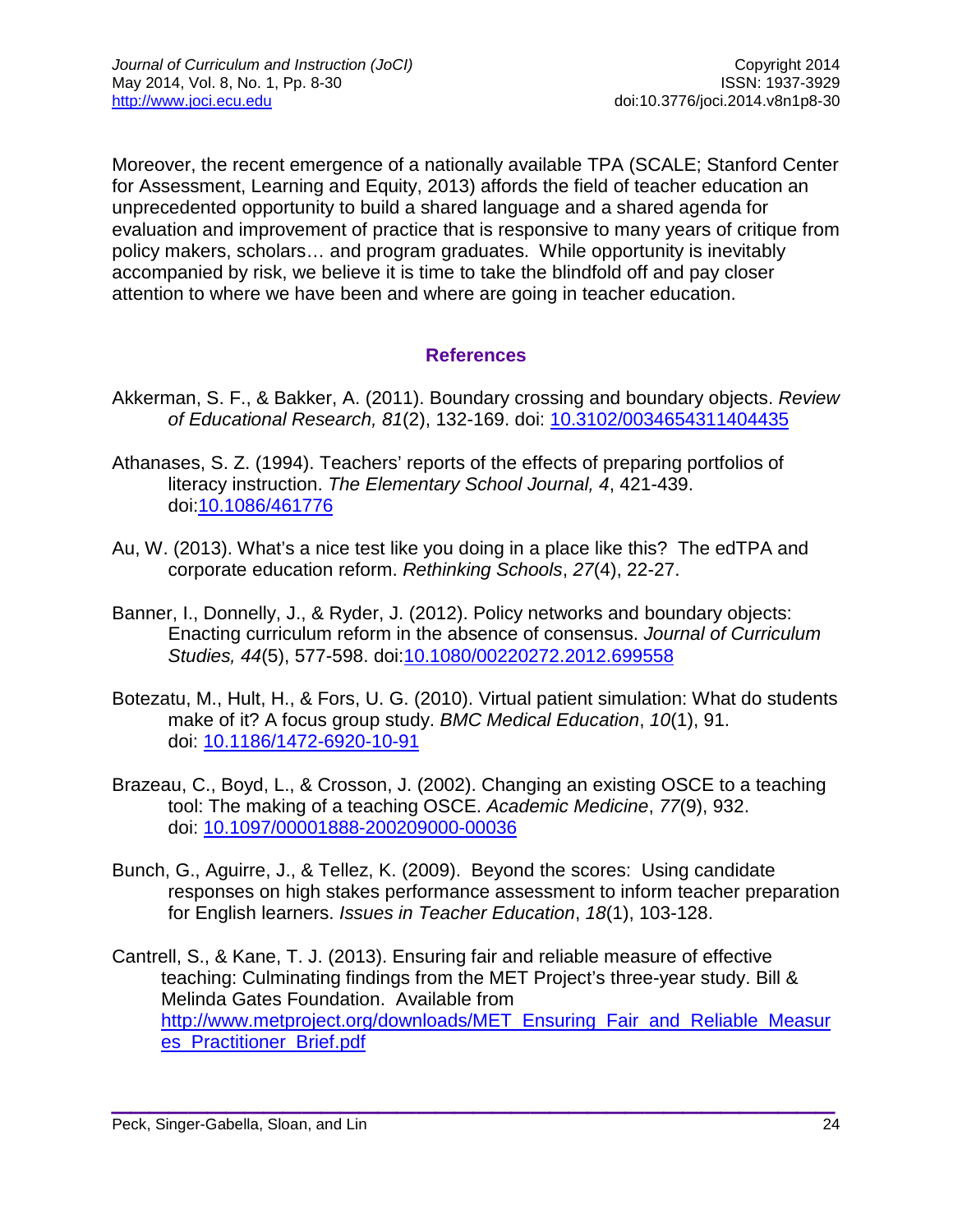- Chung, R. R. (2008). Beyond assessment: Performance assessments in teacher education. *Teacher Education Quarterly*, *35*(1), 8-28.
- Chung, R. R., & Whittaker, A. (2007, April). *Preservice candidates' readiness for portfolio assessment: The influence of formative features of implementation*. Paper presented at the 2007 annual meeting of the American Educational Research Association, Chicago, IL.
- Cobb, P., & McClain, K. (2006). The collective mediation of a high stakes accountability program: Communities and networks of practice. *Mind, Culture, and Activity*, *13,* 80-100. doi[:10.1207/s15327884mca1302\\_2](http://dx.doi.org/10.1207/s15327884mca1302_2)
- Crowe, E. (2010). asuring what matters: A stronger accountability model for teacher education. Washington, D.C.: Center for American Progress.
- Darling-Hammond, L. (2010). *Evaluating teacher effectiveness: How teacher performance assessments can measure and improve teaching.* Washington, DC: Center for American Progress.
- Darling-Hammond, L., & Snyder, J. (2000). Authentic assessment of teaching in context. *Teaching and Teacher Education, 16*(5-6), 523-545. doi: [10.1016/S0742-051X\(00\)00015-9](http://dx.doi.org/10.1016/S0742-051X%2800%2900015-9)
- Devlin-Scherer, R., Daly, J., Burroughs, G., & McCartan, W. (2007). The value of the teacher work sample for improving instruction and program. *Action in Teacher Education*, *29*(1), 51-60. doi[:10.1080/01626620.2007.10463439](http://dx.doi.org/10.1080/01626620.2007.10463439)
- Engestrom, Y. (2001). Expansive learning at work: Toward an activity theoretical reconceptualization. *Journal of Education and Work, 14*(1), 133-156.
- Engestrom, Y., & Sannino, A. (2010). Studies of expansive learning: Foundations, findings, and future challenges. *Educational Research Review, 5,* 1-24. doi: [10.1016/j.edurev.2009.12.002](http://dx.doi.org/10.1016/j.edurev.2009.12.002)
- Feuer, M., Floden, R., Chudowsky, N., & Ahn, J. (2013). The evaluation of teacher preparation programs: Purposes, methods and policy options. Washington, DC: National Academy of Education.
- Hall, R., & Horn, L. (2012). Talk and conceptual change at work: Adequate representation and epistemic stance in a comparative analysis of statistical consulting and teacher workgroups. *Mind, Culture, and Activity, 19*, 240-258. doi: [10.1080/10749039.2012.688233](http://dx.doi.org/10.1080/10749039.2012.688233)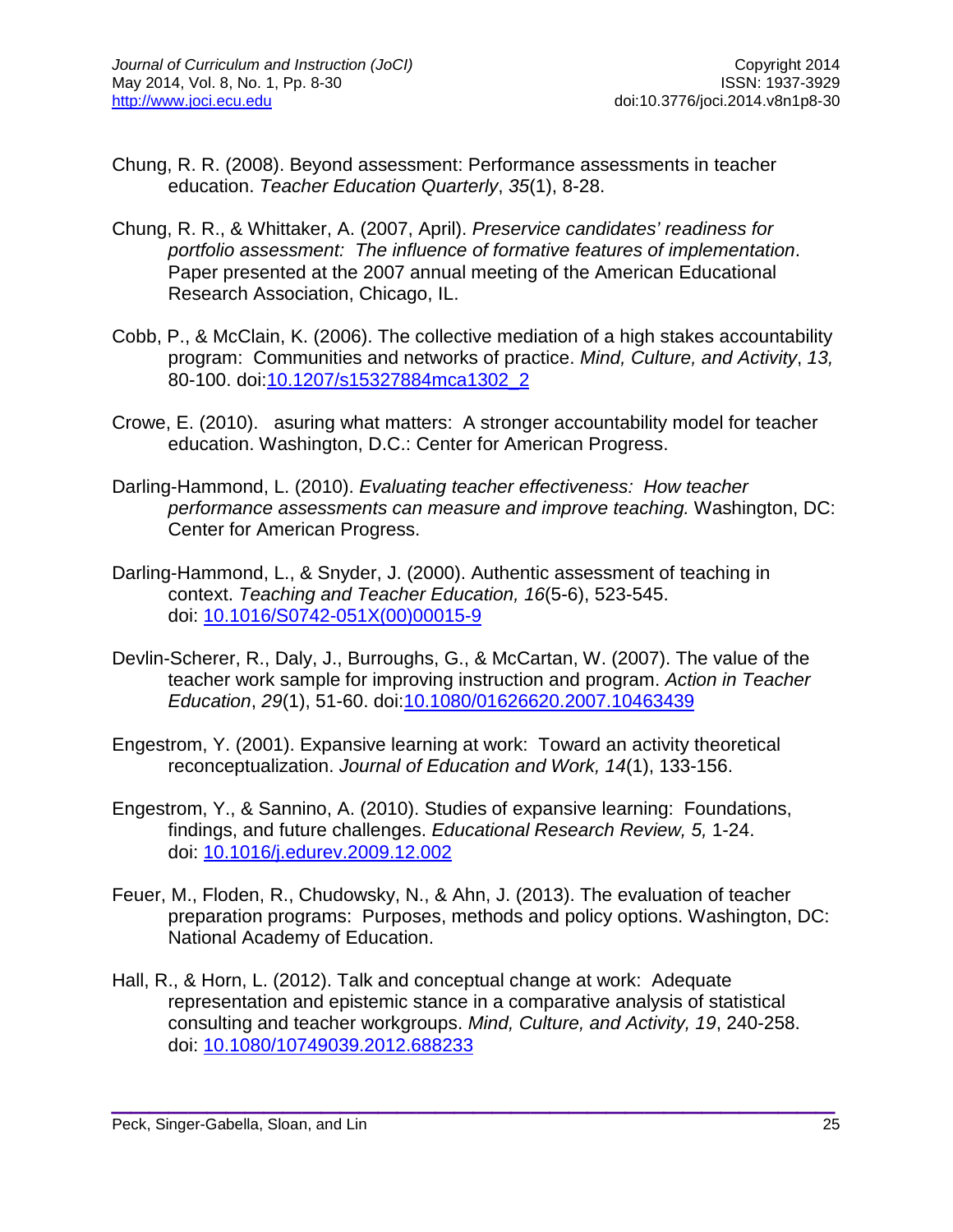- Horn, I. S. (2010). Teaching replays, teaching rehearsals, and re-visions of practice: Learning from colleagues in a mathematics teacher community. *Teachers College Record, 112*(1), 225–259.
- Horn, I. S., & Little, J. W. (2010). Attending to problems of practice: Routines and resources for professional learning in teachers' workplace interactions. *American Educational Research Journal, 47*, 181–217. doi: [10.3102/0002831209345158](http://dx.doi.org/10.3102/0002831209345158)
- Humphrey, D., Adelman, N., Esch, C., Riehl, L., Shields, P., & Tiffany, J. (2000). *Preparing and Supporting New Teachers: A Literature Review.* Washington, DC: SRI International.
- Kaye, K. (1982). *The mental and social life of babies: How parents create persons*. Chicago, IL: University of Chicago Press.
- Kelley, S., & Bickman, L. (2009). Beyond progress monitoring: Measurement feedback systems in child and adolescent clinical practice. *Current Opinion in Psychiatry*, *22*, 263-268. doi: [10.1097/YCO.0b013e32832c9162](http://dx.doi.org/10.1097/YCO.0b013e32832c9162)
- Kellog, K. C., Orlikowski, W. J., & Yates, J. (2006). Life in the trading zone: Structuring coordination across boundaries in post-bureaucratic organizations. *Organization Science, 17*(1), 22-44. doi[:10.1287/orsc.1050.0157](http://dx.doi.org/10.1287/orsc.1050.0157)
- Kohler, F., Henning, J. E., & Usma-Wilches, J. (2008). Preparing preservice teachers to make instructional decisions: An examination of data from the teacher work sample. *Teaching and Teacher Education*, *24*(8), 2108-2117. doi: [10.1016/j.tate.2008.04.002](http://dx.doi.org/10.1016/j.tate.2008.04.002)
- Lin, S. (2012). *Performance assessment as a learning tool: Teacher candidates' retrospective think aloud of their TPA*. Unpublished manuscript, University of Washington, Seattle, WA.
- Mehan, H. (1979). *Learning lessons: Social organization in the classroom.* Cambridge, MA: Harvard University Press. doi: [10.4159/harvard.9780674420106](http://dx.doi.org/10.4159/harvard.9780674420106)
- Oswick, C., & Robertson, M. (2009). Boundary objects reconsidered: From bridges and anchors to barricades and mazes. *Journal of Change Management, 9*(2), 179- 193. doi: [10.1080/14697010902879137](http://dx.doi.org/10.1080/14697010902879137)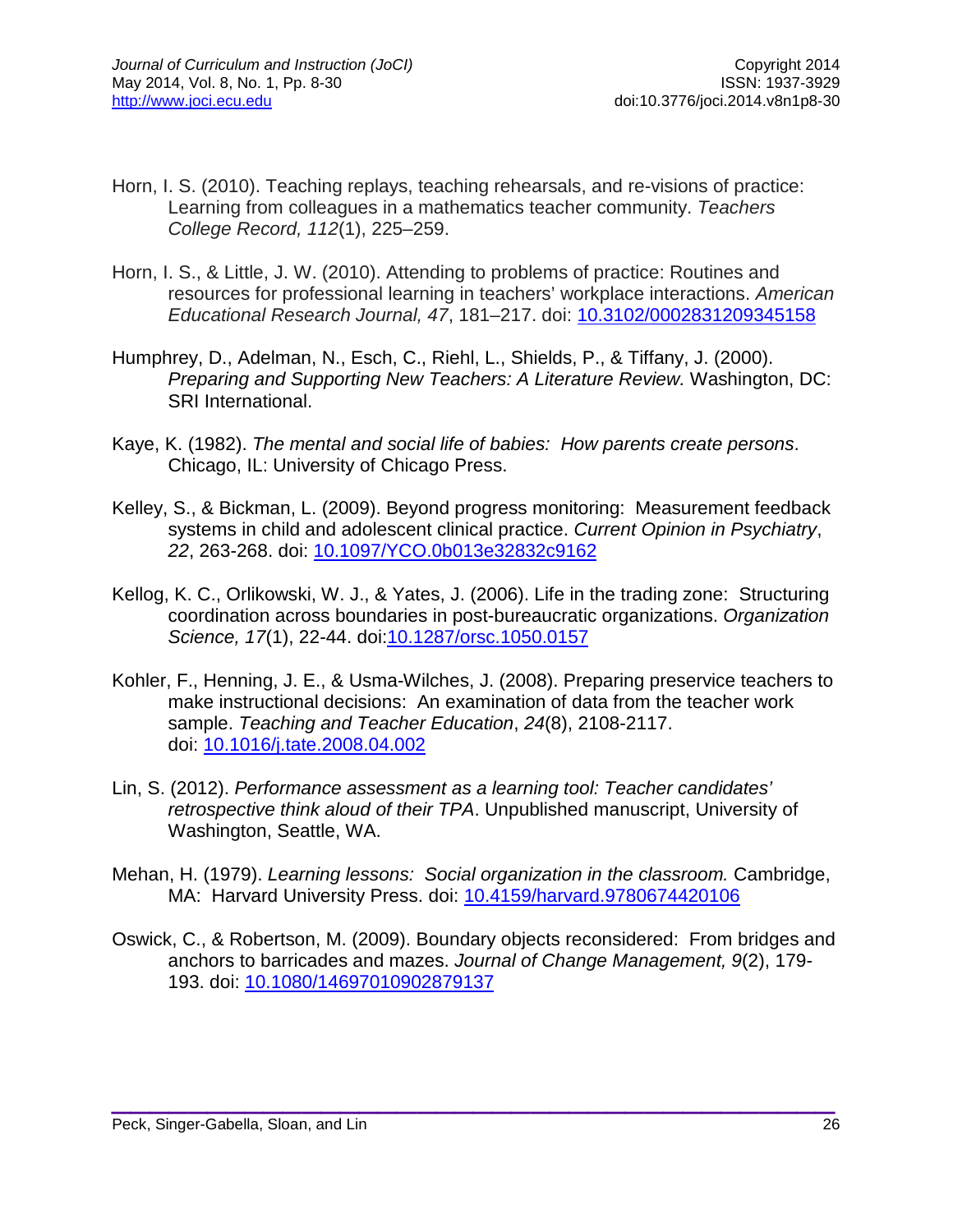- Pecheone, R., & Chung, R. (2006). Evidence in teacher education: The Performance Assessment for California Teachers. *Journal of Teacher Education*, 57(1), 22-36. doi[:10.1177/0022487105284045](http://dx.doi.org/10.1177/0022487105284045)
- Peck, C., Gallucci, C., & Sloan, T. (2010). Negotiating implementation of high-stakes performance assessment policies in teacher education: From compliance to inquiry. *Journal of Teacher Education*, *61*(5), 451-463. doi: [10.1177/0022487109354520](http://dx.doi.org/10.1177/0022487109354520)
- Peck, C., Gallucci, C., Sloan, T., & Lippincott, A. (2009). Organizational learning and program renewal in teacher education: A socio-cultural theory of learning, innovation and change. *Educational Research Review, 4*, 16-25. doi[:10.1016/j.edurev.2008.06.001](http://dx.doi.org/10.1016/j.edurev.2008.06.001)
- Peck, C., & McDonald, M. (2013). Creating "cultures of evidence" in teacher education: Context, policy and practice in three high data use programs. *The New Educator*, *9*(1), 12-28. doi: [10.1080/1547688X.2013.751312](http://dx.doi.org/10.1080/1547688X.2013.751312)
- Peck, C., & McDonald, M. (in press). What is a culture of evidence? How do you get one… and should you want one? *Teachers College Record.*
- Peck, C., Muzzo, M., & Sexton, P. (2012). Program implementation of the edTPA in Washington State. Unpublished manuscript. Seattle, WA: University of Washington.
- Pianta, R., & Hamre, B. (2009). Conceptualization, measurement, and improvement of classroom processes: Standardized observation can leverage capacity. *Educational Researcher, 38*, 109-119. doi[:10.3102/0013189X09332374](http://dx.doi.org/10.3102/0013189X09332374)
- Popper, M., & Lipshitz, R. (1998). Organizational learning mechanisms: A structural and cultural approach to organizational learning. *Journal of Applied Management Science, 43*(2), 161-178.
- Ruesser, J., Butler, L., Symonds, M., Vetter, R., & Wall, T. (2007). An assessment system for teacher education program improvement. *International Journal of Educational Management*, *21*(2), 105-113. doi[:10.1108/09513540710729908](http://dx.doi.org/10.1108/09513540710729908)
- Ryan, R., & Deci, E. (2000). Self determination theory and the facilitation of intrinsic motivation, social development and well-being. *American Psychologist, 55*(1), 68- 78. doi[:10.1037/0003-066X.55.1.68](http://dx.doi.org/10.1037/0003-066X.55.1.68)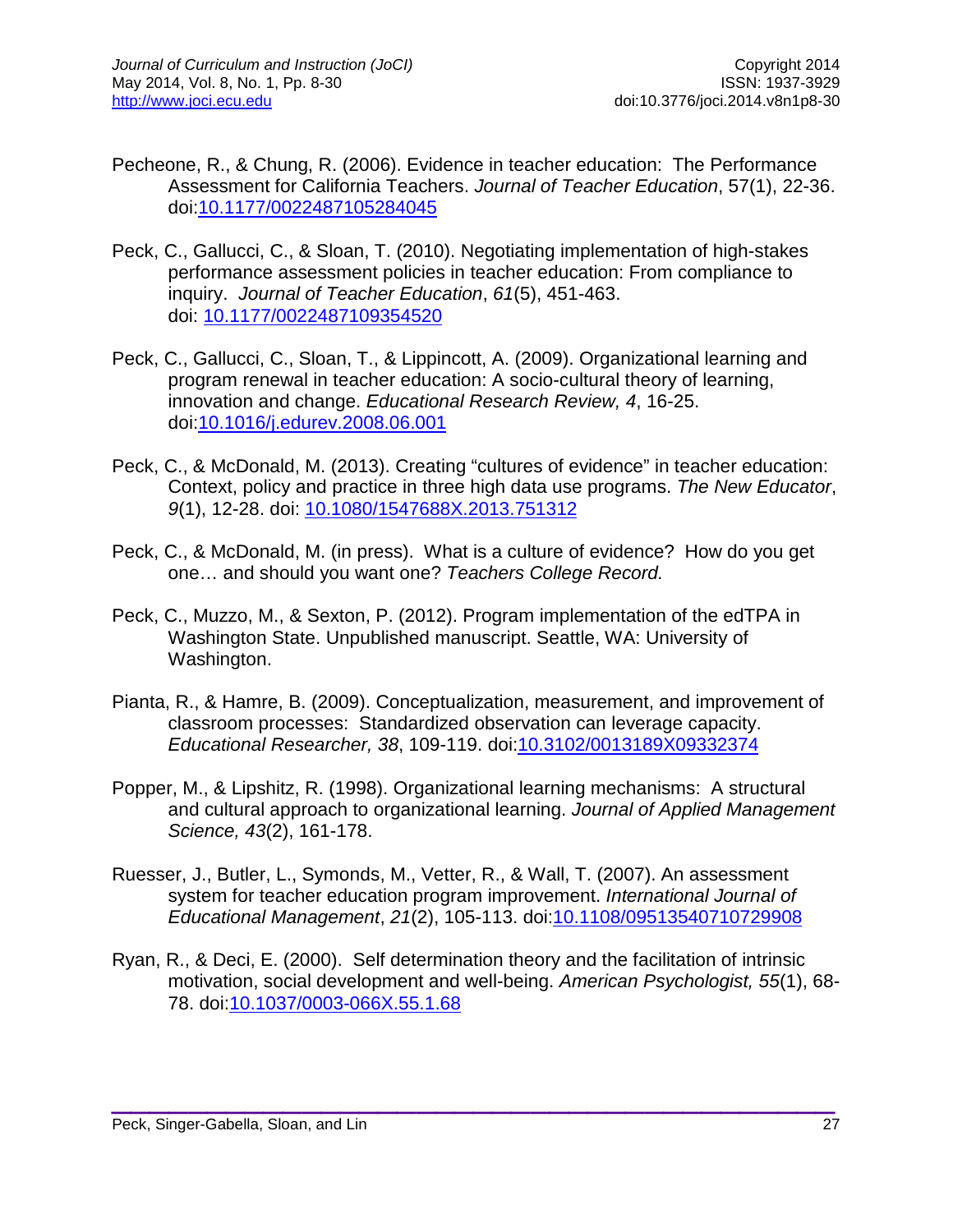- Saptya, J., Riemer, M., & Bickman, L. (2005). Feedback to clinicians: Theory, research and practice. *Journal of Clinical Psychology/In Session*, *61*(2), 145-153. doi[:10.1002/jclp.20107](http://dx.doi.org/10.1002/jclp.20107)
- Schalock, M. (1998). Accountability, student learning, and the preparation of and licensure of teachers: Oregon's Teacher Work Sample methodology. *Journal of Personnel Evaluation in Education*, *12 (3)*, 269-285. doi: [10.1023/A:1008023412335](http://dx.doi.org/10.1023/A:1008023412335)
- Sloan, T. (2013). Distributed leadership and organizational change: Implementation of a teaching performance measure. *The New Educator*, *9*, 29-53. doi: [10.1080/1547688X.2013.751313](http://dx.doi.org/10.1080/1547688X.2013.751313)
- Stanford Center for Assessment, Learning and Equity (SCALE). (2013*). edTPA Field test: Summary report.* Palo Alto, CA: Author.
- Star, S. L., & Griesemer, J. R. (1989). Institutional ecology, 'translations' and boundary objects: Amateurs and professionals in Berkeley's Museum of Vertebrate Zoology. *Social Studies of Science, 19*(3), 387-420. doi: [10.1177/030631289019003001](http://dx.doi.org/10.1177/030631289019003001)
- Stillman, J., Anderson, L., Arellano, A., Lindquist Wong, P., Berta-Avila, M., Alfaro, C., & Struthers, K. (2013). Putting PACT in context and context in PACT: Teacher educators collaborating around program-specific and shared learning goals. *Teacher Education Quarterly*, *40*(4)*,* 135-157.
- Torgerson, C. W., Macy, S. R., Beare, P., & Tanner, D. E. (2009). Fresno Assessment of Student Teachers: A teacher performance assessment that informs practice. *Issues in Teacher Education*, *18*(1), 63-83.
- Vygotsky, L. S. (1978). *Mind and society: The development of higher mental processes*. Cambridge, MA: Harvard University Press.
- Wenger, E. (2000). Communities of practice and social learning systems. *Organization, 7*(2), 225-246. doi: [10.1177/135050840072002](http://dx.doi.org/10.1177/135050840072002)

### **End Notes**

<sup>1</sup> We use the generic term *teaching performance assessment* (TPA) to refer to any of the several standardized assessments of classroom practice currently used across multiple programs of elementary and secondary teacher education. Examples include the Performance Assessment for California Teachers (PACT), the edTPA, the CalTPA, and the Teacher Work Sample (TWS).  $\overline{1}$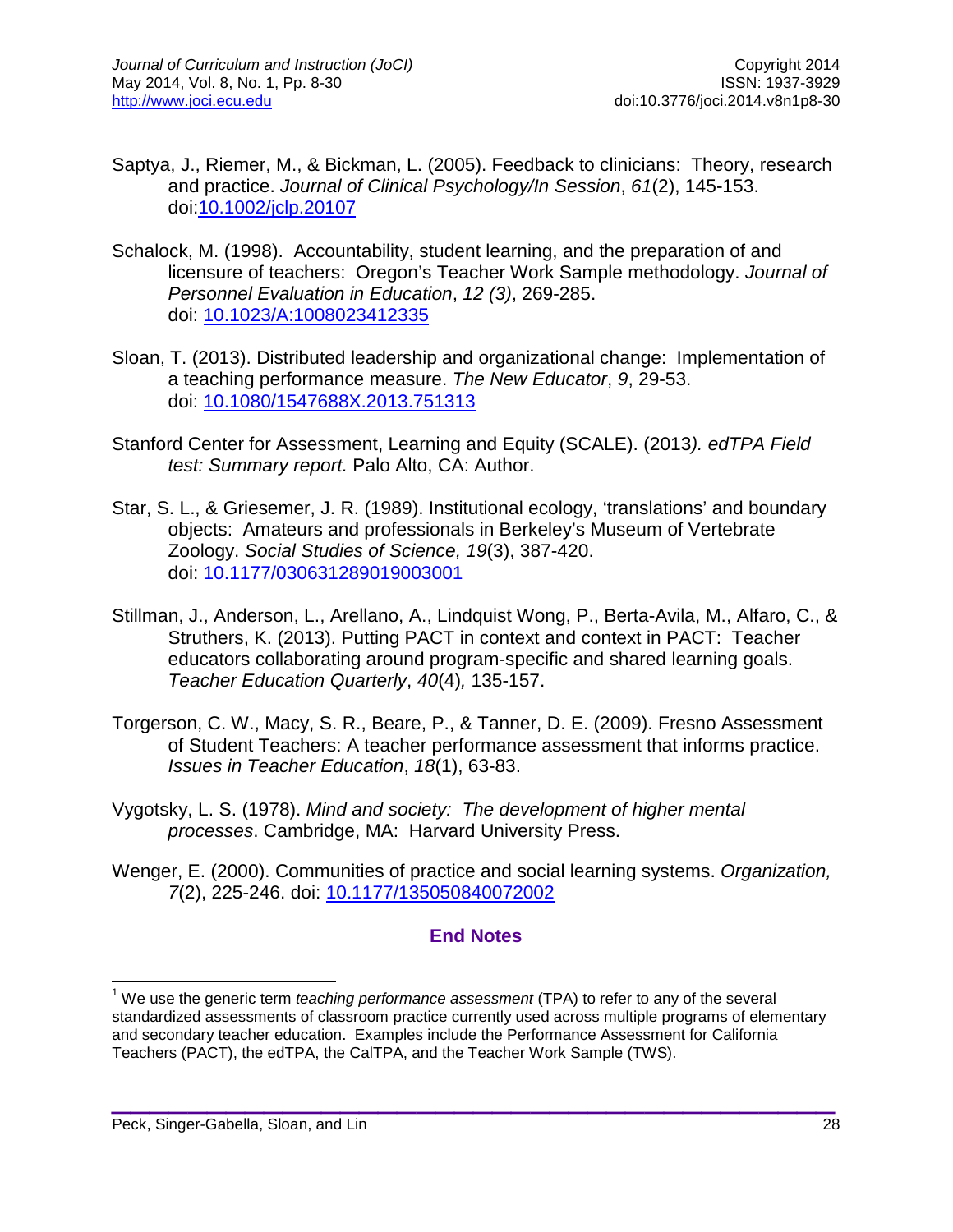## **About the Authors**



**Charles (Cap) Peck, PhD,** is currently professor of teacher education and special education at University of Washington. He served as Director of Teacher Education at the UW from 2003 to 2010, during which time the university underwent a major evidence-based program redesign process as part of its participation in the Teachers for A New Era Project (for which he served as Co-Director). Prior to his work at University of Washington , Cap was Director of Teacher Education at University of California, Santa Barbara, and earlier served as Director of the Southwest Washington Educational Partnership for Professional Development—a consortium of 54 urban and rural school districts. Cap's research work over the past decade has focused on policy implementation and systemic change in teacher education. He has been particularly concerned with factors affecting the extent to which programs of

teacher education take up opportunities for program improvement that are afforded from new sources of outcome data. Email: [capeck@u.washington.edu](mailto:capeck@u.washington.edu)

**Marcy Singer-Gabella, PhD,** is a Professor in the Practice of Education and Associate Chair for Teacher Education in the Department of Teaching and Learning at Vanderbilt University. She teaches courses on



teaching, educational foundations, and disciplinary literacies in the social studies. Her scholarship focuses on teacher learning and development, including most recently:

- ATLAS, an I3 grant project led by the National Board for Professional Teaching Standards to design video case materials that support the ongoing learning of prospective and early career teachers in grades 3-6;
- preliminary validation research on edTPA, a performance-based assessment of prospective teachers' readiness to teach; and
	- NSF-funded Study of the development of elementary teachers' understandings of mathematics and science content and pedagogy, from preparation to practice.

<span id="page-21-0"></span>From 1999-2007, Dr. Singer-Gabella served as Executive Director of Project GRAD/Imagine College Nashville. Before coming to Vanderbilt, Dr. Singer-Gabella taught high school social studies in New York, and then worked with the Stanford Schools Collaborative Professional Development Center in the California Bay Area. She earned her A.B. from Harvard University, her MEd from Teachers College, Columbia University, and her PhD from Stanford University. Email: [m.singer-gabella@vanderbilt.edu](mailto:m.singer-gabella@vanderbilt.edu)